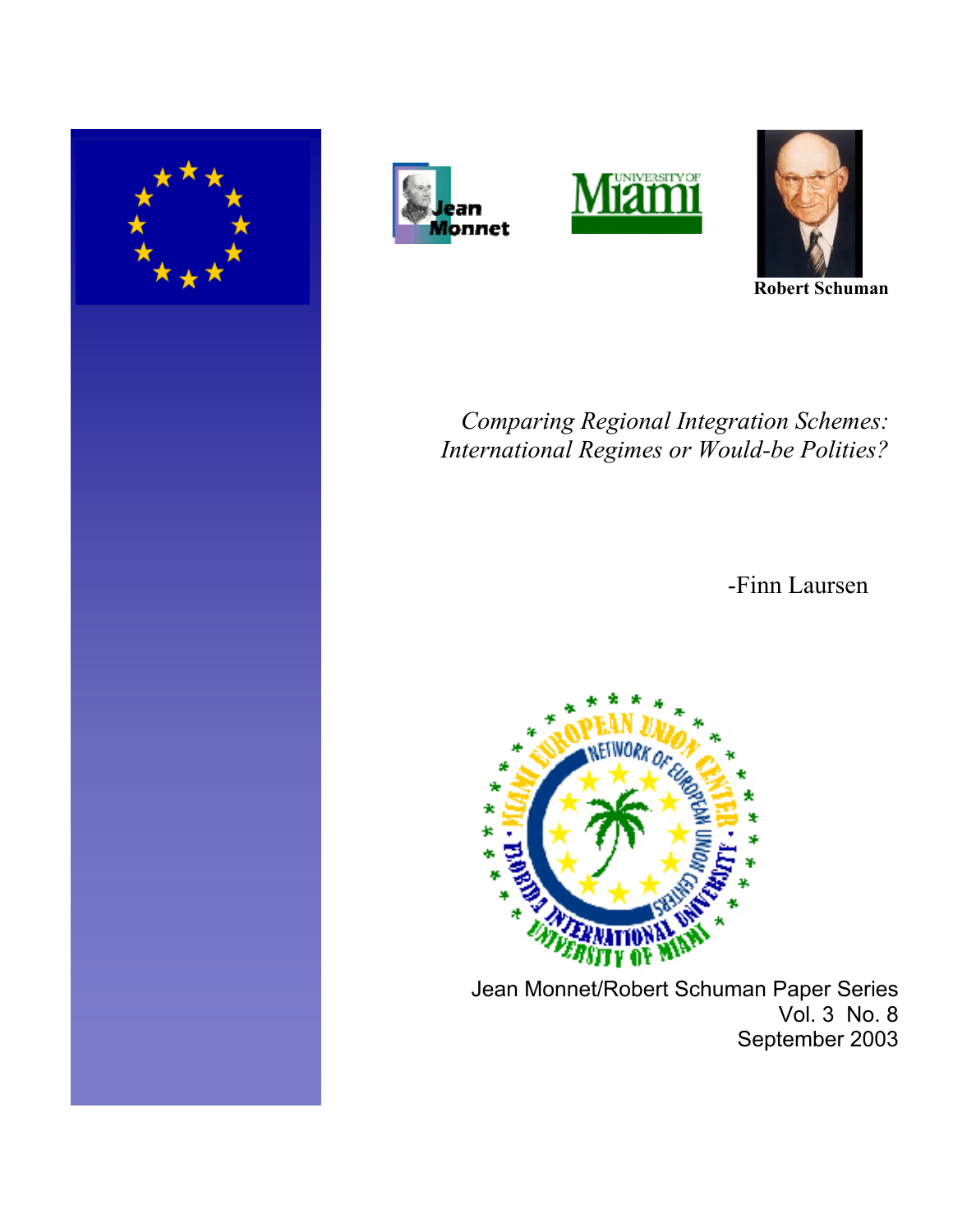# **The Jean Monnet/Robert Schuman Paper Series**

The Jean Monnet/Robert Schuman Paper Series is produced by the Jean Monnet Chair of the University of Miami, in cooperation with the Miami European Union Center.

These monographic papers address issues relevant to the ongoing European Convention which will conclude in the Spring of 2003. The purpose of this Convention is to submit proposals for a new framework and process of restructuring the European Union. While the European Union has been successful in many areas of integration for over fifty years, the European Union must take more modern challenges and concerns into consideration in an effort to continue to meet its objectives at home and abroad. The main issues of this Convention are Europe's role in the international community, the concerns of the European citizens, and the impending enlargement process. In order for efficiency and progress to prevail, the institutions and decision-making processes must be revamped without jeopardizing the founding principles of this organization. During the Convention proceedings, the Jean Monnet/Robert Schuman Papers will attempt to provide not only concrete information on current Convention issues but also analyze various aspects of and actors involved in this unprecedented event.

The following is a list of tentative topics for this series:

- 1. The challenges of the Convention: the ability to govern a supranational Europe or the return to intergovernmental cooperation?
- 2. How will the member states figure in the framework of the Convention?
- 3. The necessity to maintain a community method in a wider Europe.
- 4. Is it possible for the member states to jeopardize the results of the Convention?
- 5. The member states against Europe: the pressures on and warnings to the Convention by the European capitals.
- 6. Is it possible that the Convention will be a failure? The effects on European integration.
- 7. Similarities and differences between the European Convention and the Philadelphia Convention of 1787.
- 8. The role of a politically and economically integrated Europe in the governance of the world.
- 9. How important is European integration to the United States today?
- 10. The failure of a necessary partnership? Do the United States and the European Union necessarily have to understand each other? Under what conditions?
- 11. Is it possible to conceive a strategic partnership between the United States, the European Union and Russia?
- 12. Russia: a member of the European Union? Who would be interested in this association?

Miami European Union Center **Jean Monnet Chair Staff:**  University of Miami Joaquín Roy (Director) 101 Ferre Building **Aimee Kanner (Editor)** Aimee Kanner (Editor) Coral Gables, FL 33146-3010 Roberto Domínguez (Research Assistant) Phone: 305-284-3266; Fax: 305-284-4406 Nouray Ibryamova (Research Assistant) E-Mail: jroy@miami.edu Mariela Arenas (Research Assistant) Webs: www.miami.edu/international-studies/euc www.euroy.org; www.miamieuc.org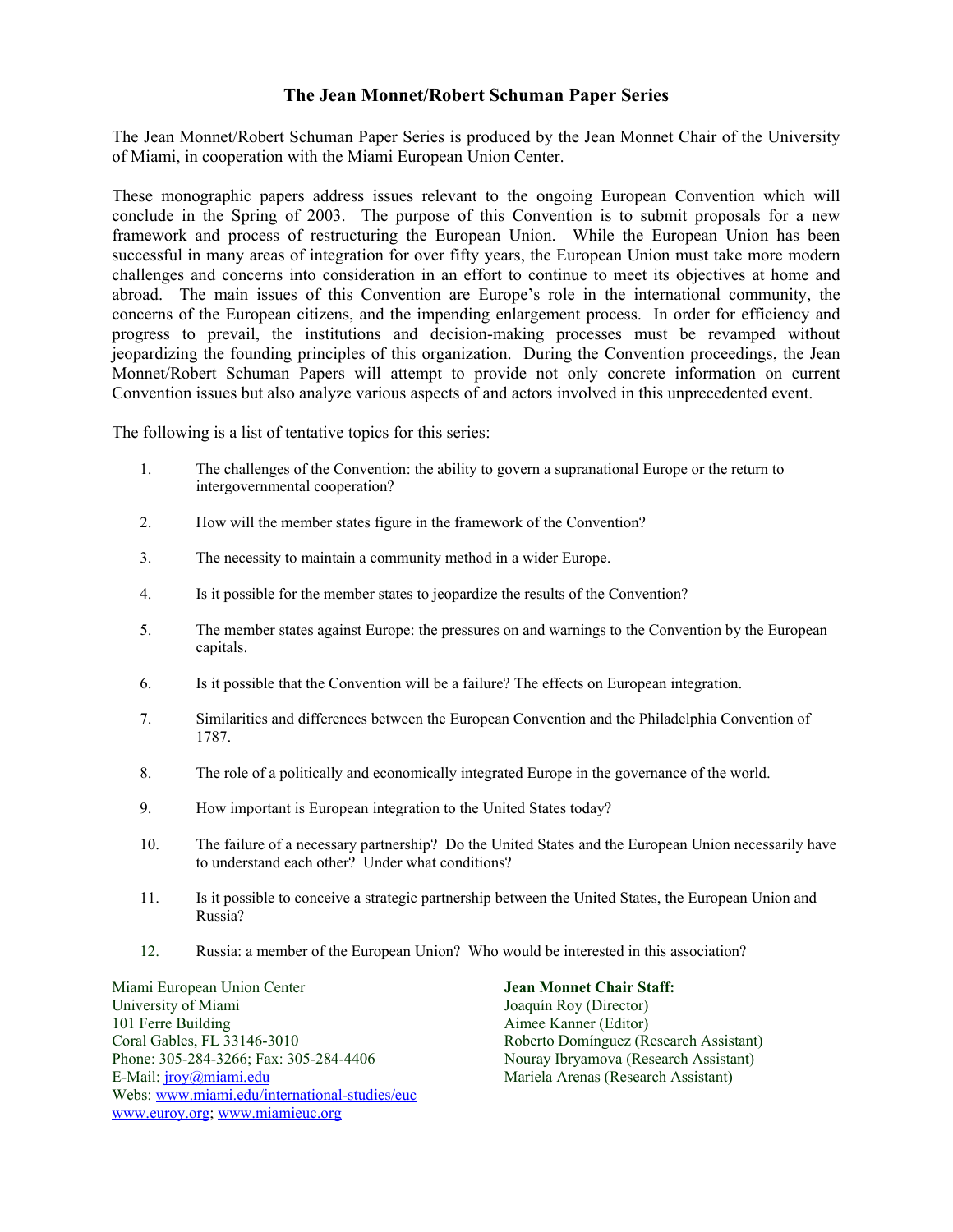# **Comparing Regional Integration Schemes: International Regimes or Would-be Polities**

Finn Laursen<sup>∗</sup>

The Jean Monnet Chair University of Miami Miami, Florida September 2003

<sup>∗</sup> Finn Laursen has a Ph.D. in Political Science from the University of Pennsylvania (1980). He is currently Professor of International Politics at the Department of Political Science, University of Southern Denmark, Odense, where he is also Director of the Centre for European Studies. His research is focused upon various aspects of European integration and the EU in the global political economy as well as comparative regional integration. Edited volumes include *The Inter-governmental Conference on Political Union* (Nijhoff, 1992) and *The Ratification of the Maastricht Treaty* (Nijhoff, 1994), both co-edited with Sophie Vanhoonacker, and *the Amsterdam Treaty: National Preference Formation*, *Interstate Bargaining and Outcome* (Odense University Press, 2002). Ashgate will publish an edited volume on *Comparative Regional Integration: Theoretical Perspectives* soon. Another forthcoming edited volume will be about the Treaty of Nice.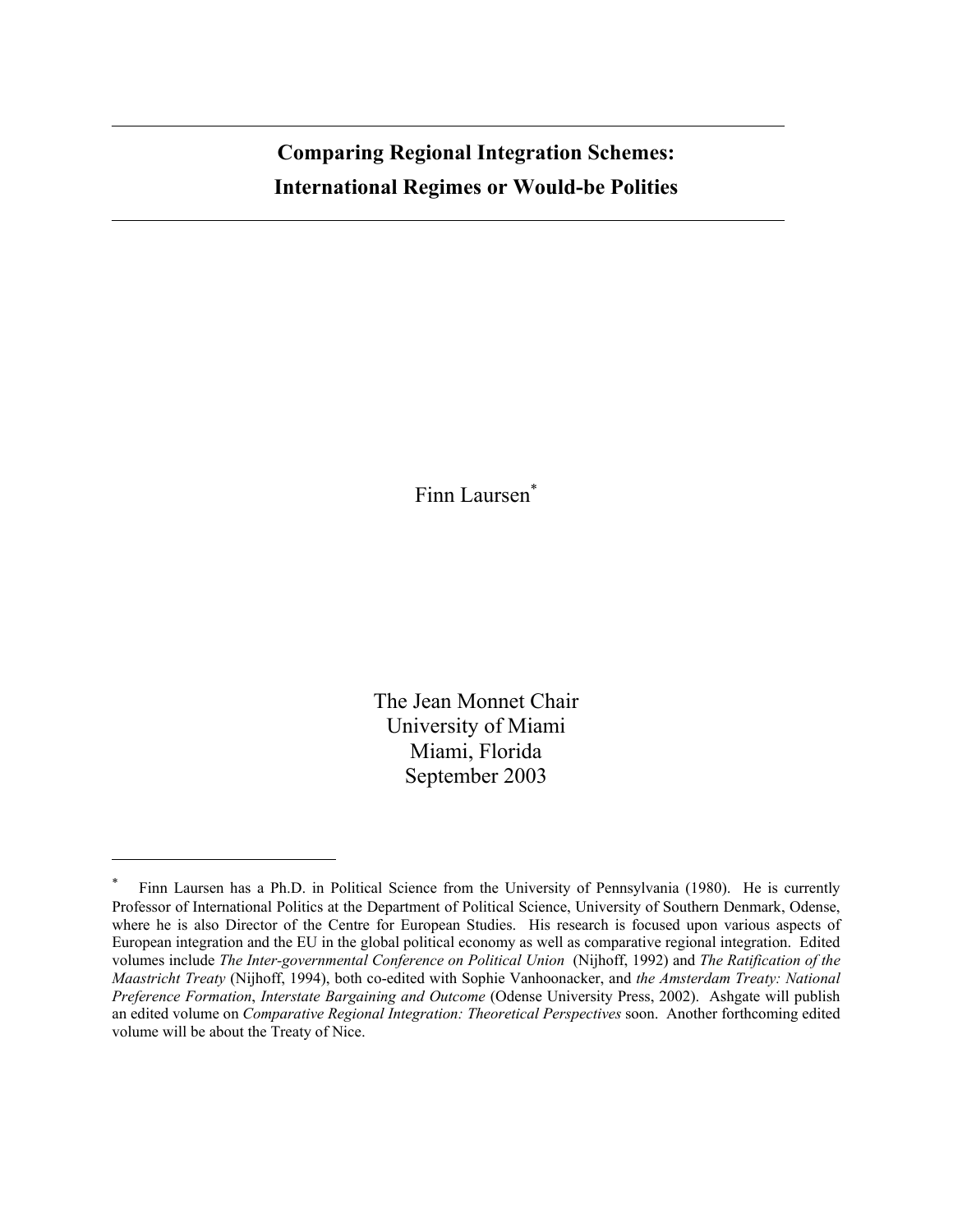# **Introduction1**

l

The different integration schemes in the world vary in various ways. They vary in functional scope, institutional set-up, size of membership and impact. The different factors used to explain this variance also vary, from economic gains over geopolitics to learning processes and creation of new collective identities.

If the integration schemes in different parts of the world are so different, are they all *sui generis*? Does it make sense to compare them? Some scholars have argued that they have enough common traits to be comparable. Most often at least integration schemes try to create freer trade, if not free trade, between the participating states. Many also try to create freer movement for services and capital. One possible way to look at this is to say that they constitute international regimes, i.e. establish principles, norms, rules and decision-making procedures around which  $\arccos$ ' expectations converge.<sup>2</sup> A good example of an international regime would be the General Agreement on Tariffs and Trade (GATT), now part of the World Trade Organization (WTO). But, as we shall see, one can argue that at least the European Union (EU) has gone beyond being an international regime, instead becoming a multi-level political system or polity.

Although much integration theory has been developed to explain the European case, integration theory has also been used to study integration in other parts of the world, including the Americas. In this paper we shall discuss some theories that may be useful in comparing the EU, NAFTA and Mercosur as well as other integration schemes.

# **The Concept of International Integration**

When early theories of integration were developed there was much discussion in the literature on how to define the concept. It was for instance discussed whether integration refers to a process or to an end product. Of course the two can be combined. Integration could then be defined as a process that leads to a certain state of affairs. Karl Deutsch, for instance, defined integration as "the attainment, within a territory, of a 'sense of community' and of institutions and practices strong enough and widespread enough to assure, for a 'long' time, dependable expectations of 'peaceful change' among its population." When a group of people or states have been integrated this way they constitute a "security community." Amalgamation, on the other hand, was used by Deutsch and his

<sup>&</sup>lt;sup>1</sup> This paper is an extended version of paper presented in Miami at conference on the European Union and the North American Free Trade Agreement, March 31 – April 1, 2003. It relies on earlier writings by the author, in particular the introductory and concluding chapters from Finn Laursen (ed.), *Comparative Regional Integration: Theoretical Perspectives* (Ashgate, forthcoming).<br><sup>2</sup> Stephen D. Krasner, "Structural Causes and Regime Consequences: Regimes as Intervening Variables," in Stephen

Krasner (ed).), *International Regimes* (Ithaca: Cornell University Press, 1983), pp. 1-21.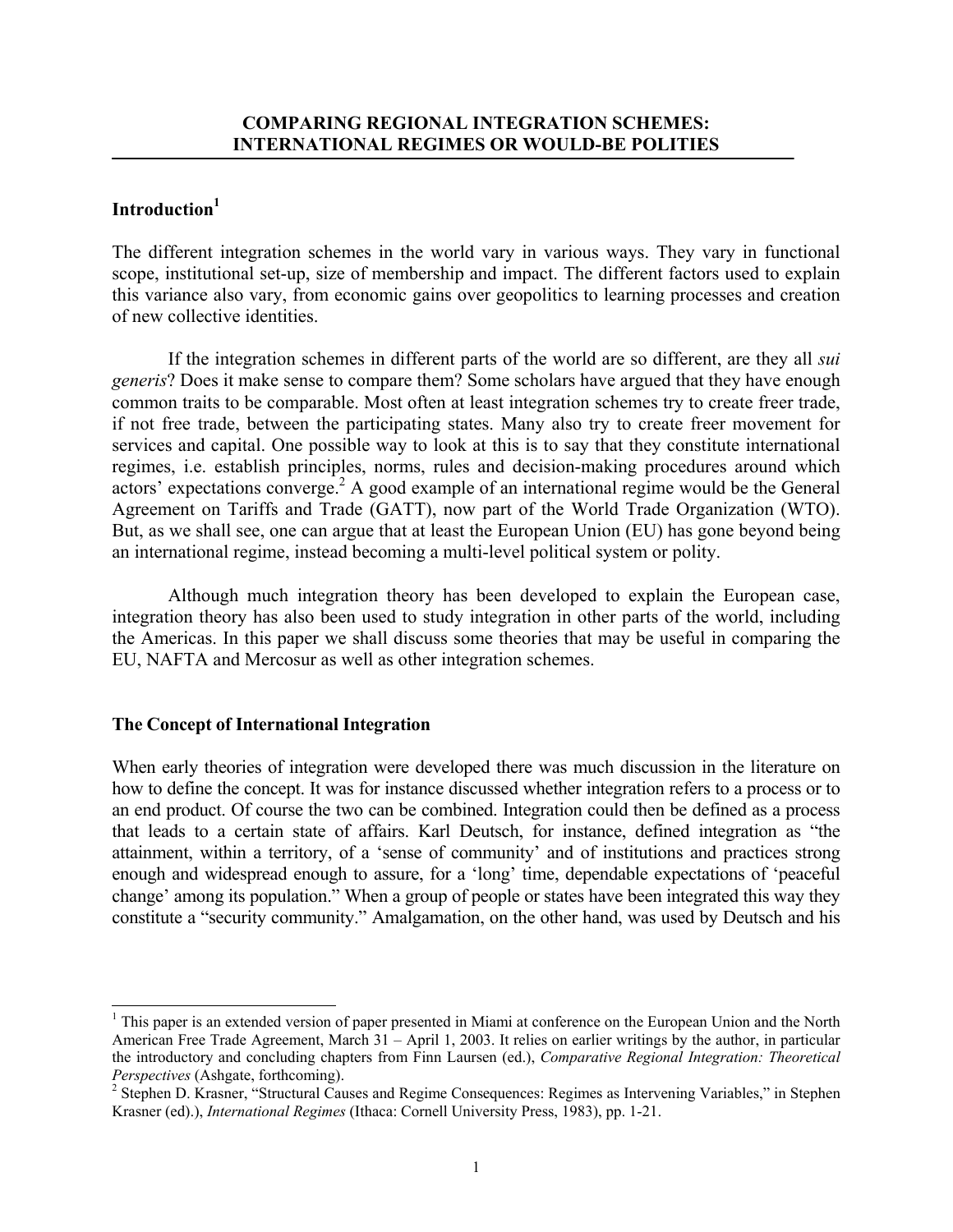collaborators to refer to "the formal merger of two or more previously independent units into a single larger unit, with some type of common government."<sup>3</sup>

 Early efforts to study regional integration mainly concentrated on the European Coal and Steel Community (ECSC) from 1951 and the European Economic Community (EEC) from 1957. In Ernst Haas's classical study of the ECSC, *The Uniting of Europe*, integration was defined as:

 … the process whereby political actors in several distinct national settings are persuaded to shift their loyalties, expectation and political activities to a new center whose institutions possess or demand jurisdiction over the pre-existing national states.<sup>4</sup>

In Leon Lindberg's study of the early EEC, *The Political Dynamics of European Economic Integration*, integration was defined without reference to an end point:

... political integration is (1) the process whereby nations forgo the desire and ability to conduct foreign and key domestic policies independently of each other, seeking instead to make joint decisions or to delegate the decision-making process to new central organs; and (2) the process whereby political actors in several distinct settings are persuaded to shift their expectations and political activities to a new center.<sup>5</sup>

Lindberg considered his own concept of integration more cautious than that of Haas. Central to it was "the development of devices and processes for arriving at collective decisions by means other than autonomous action by national governments."6 It seems fair to say that some joint or collective decision-making is an important aspect of all regional integration efforts. This decision-making can cover a varying number of functional areas (scope), and the decision-making process can be more or less efficient and the common institutions established can be more or less adequate (institutional capacity).

 What then explains changes in functional scope and institutional capacity of regional integration efforts? This is the central question in integration theory. Ernst Haas developed the concept of spill-over, which was also applied by Lindberg. According to Lindberg,

... "spill-over" refers to a situation in which a given action, related to a specific goal, creates a situation in which the original goal can be assured only by taking further actions, which in turn create a further condition and a need for more action, and so forth.<sup>7</sup>

Haas saw the EEC as spill-over from the ECSC. He talked about "the expansive logic of sector integration." He predicted that the process would continue in the EEC. Liberalisation of trade within the customs union would lead to harmonisation of general economic policies and eventually spillover into political areas and lead to the creation of some kind of political community.<sup>8</sup>

l

<sup>&</sup>lt;sup>3</sup> Karl W. Deutsch, et al (eds.), *Political Community and the North Atlantic Area: International Organization in the Light of Historical Experience* (Princeton, NJ: Princeton University Press, 1957), pp. 5-6. 4

Ernst B. Haas, *The Uniting of Europe: Political, Social, and Economic Forces 1950-1957* (Stanford: Stanford University Press, 1958), p. 16.

<sup>5</sup> Leon N. Lindberg, *The Political Dynamics of European Economic Integration* (Stanford: Stanford University Press, 1963), p. 6.

 $<sup>6</sup>$  Ibid, p. 5.</sup>

 $<sup>7</sup>$  Ibid, p. 10.</sup>

<sup>8</sup> Haas, *The Uniting of Europe*, p. 311.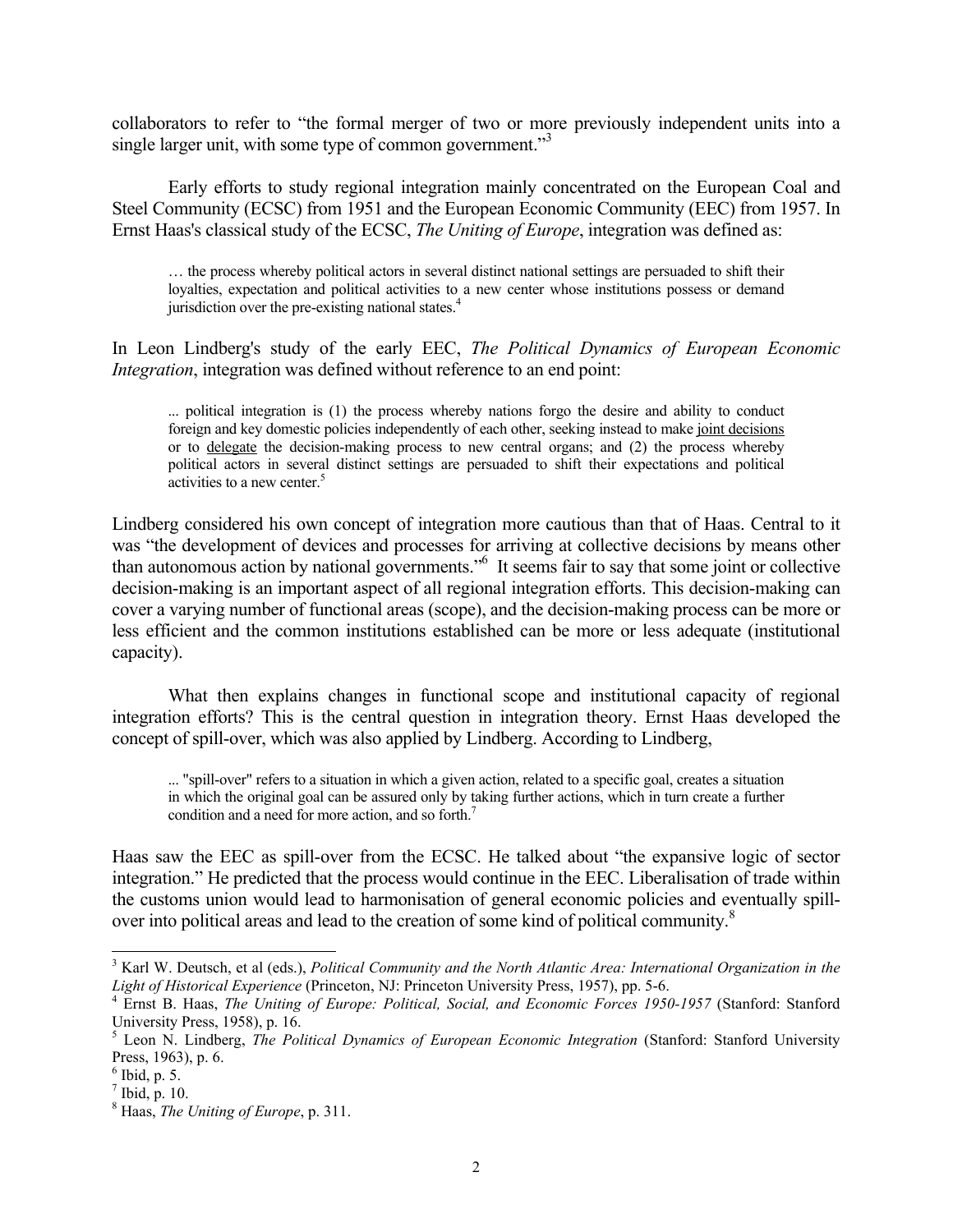When the European integration process experienced a crisis in the mid-1960s, however, many scholars concluded that Haas' early theory had been too deterministic. This included Haas himself, who now admitted that he had not foreseen "a rebirth of nationalism and anti-functional high politics." A revised theory would have to take account of "dramatic-political" aims of statesmen such as General de Gaulle.<sup>9</sup>

 In a much-quoted article Stanley Hoffmann argued that the national situations and role perceptions were still rather diverse within the European Communities (EC). In general he argued:

Every international system owes its inner logic and its unfolding to the diversity of domestic determinants, geo-historical situations, and outside aims among its units.<sup>10</sup>

So he contrasted the logic of integration with a logic of diversity. The latter sets limits to the degree to which the 'spill-over' process can operate. "It restricts the domain in which the logic of functional integration operates to the area of welfare." Hoffmann advanced the suggestion that "in areas of key importance to the national interest, nations prefer the certainty, or the self-controlled uncertainty, of national self-reliance, to the uncontrolled uncertainty" of integration.<sup>11</sup>

## **Adapting Neo-functionalism: European Integration Revisited**

The feeling that early theory had seen the process as too automatic led to various efforts to reformulate integration theory. The effort by Lindberg and Scheingold in the book *Europe's Would-Be Polity* deserves special mentioning.<sup>12</sup> Lindberg and Scheingold now studied the EC as a political system, where inputs in the form of demands, support and leadership are transformed into outputs in the form of policies and decisions. They added three integration mechanisms to that of spill-over already developed by Haas, namely (a) *log-rolling and side-payments*, i.e. bargaining exchanges designed to "gain assent of more political actors to a particular proposal or package of proposals," (b) *actor socialization*, i.e. the process whereby the "participants in the policy-making process, from interest groups to bureaucrats and statesmen, begin to develop new perspectives, loyalties, and identifications as a result of their mutual interactions," and (c) *feedback*, which mainly refers to the impact of outputs on the attitudes and behaviour of the public at large. If the public finds the output from the system good and relevant, support for the system is expected to increase.

 Integration was seen as a political process by Lindberg and Scheingold. On the demand side various domestic groups have expectations and lobby the governments for certain outcomes. On the supply side coalition formation and leadership are seen as central aspects of the process. To get decisions through the system you must have the support of various groups and individual decisionmakers. This is where the role of the independent Commission was seen as important in the EC. The

<sup>9</sup> Ernst B. Haas, "The Uniting of Europe and the Uniting of Latin America," *Journal of Common Market Studies*, Vol. 5, 1967, pp. 315-343.

<sup>&</sup>lt;sup>10</sup> Stanley Hoffman, "Obstinate or Obsolete? The Fate of the Nation-State and the Case of Western Europe," *Daedalus*, Vol. 95 (Summer 1966), p. 864. 11 Ibid, p. 882.

<sup>&</sup>lt;sup>12</sup> Leon N. Lindberg and Stuart A. Scheingold, *Europe's Would-Be Polity: Patterns of Change in the European Community* (Englewood-Cliffs, NJ: Prentice-Hall, 1970).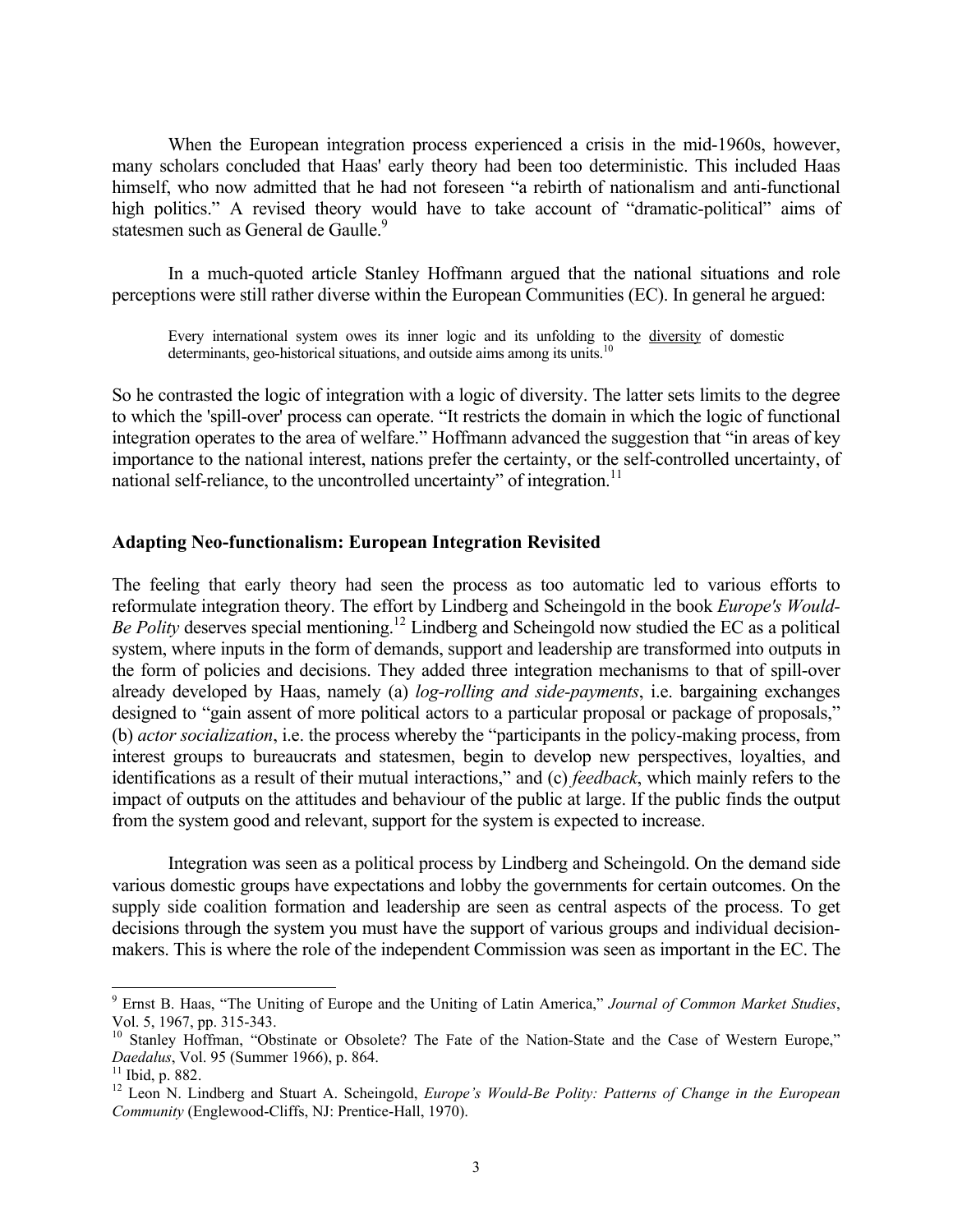Commission can actively try to build coalitions to overcome national resistance to new policies and decisions, i.e. exercise supranational leadership.

## **Game-Theoretic Perspectives**

Regional integration efforts can also be seen as an effort to overcome a fundamental problem in the relations among sovereign states, namely that of defection. According to classical international law states are sovereign. They do not have to accept supranational authorities. They can of course conclude agreements with each other, bilaterally or multilaterally; but once they find that conditions have changed, they are no longer bound by such agreements. And they may be tempted to cheat to gain more for themselves than their partners. So international agreements and cooperation efforts can be fragile and unstable as long as they are based on the classical notion of sovereignty.

 Modern game theory discusses this in a formal deductive fashion. The famous Prisoners' Dilemma game illustrates the situation where individually rational actors, which could be states, arrive at sub-optimal outcomes if they act independently. Further, the theory shows that agreements, which should realise optimal outcomes, will often be unstable because actors will be tempted to cheat or defect from the cooperative agreement to realise outcomes that are better for themselves in the short run  $^{13}$ 

## **Figure 1. Prisoners' Dilemma**



# Actor B

*Source*: Stein, 1982.

l

<sup>13</sup> Steven J. Brams, *Game Theory and Politics* (New York: The Free Press, 1975); Arthur A. Stein, *Why Nations Cooperate: Circumstance and Choice in International Relations* (Ithaca and London: Cornell University Press, 1990); Michael Taylor, *The Possibility of Cooperation* (Cambridge: Cambridge University Press, 1987).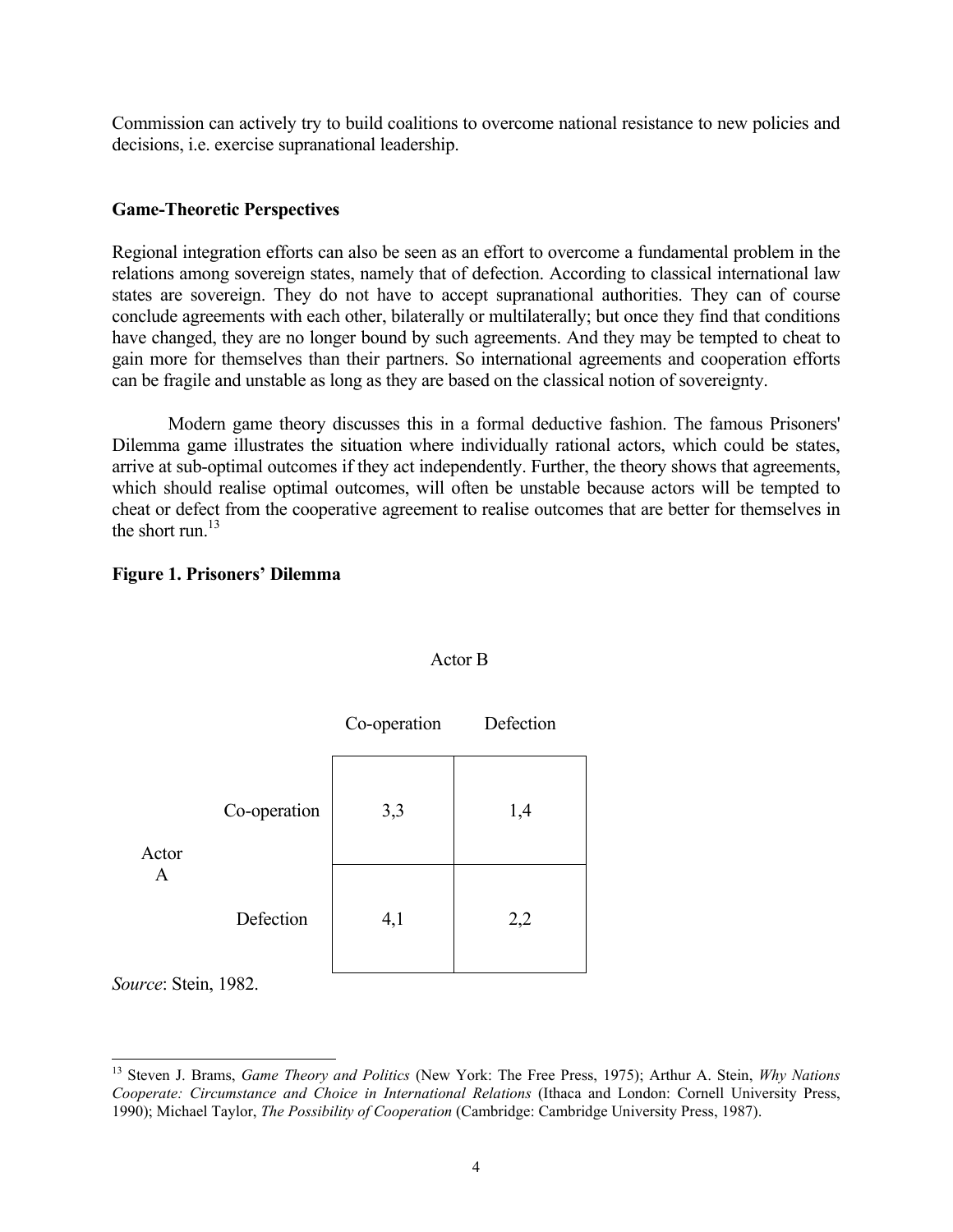The Prisoners' Dilemma (figure 1) can be depicted as a dilemma between co-operation and defection. In its simplest version there are two actors, A and B. Each has to decide between two possible strategies. The values in the matrix are the payoffs for A and B respectively. So the first value is the outcome for Actor A, and the second value is for Actor B. In a one-shot game A is expected to choose the defection strategy because the payoff will be best irrespective of what B decides. The same goes for B, and the collective outcome will be 2,2, which is sub optimal (or Pareto inferior). The optimal outcome, 3,3, can be reached through co-operation, but will be unstable because each actor can gain by defecting (or cheating). It may therefore take a good international regime, possibly including sanctions in order to avoid defection.

 Post-war efforts at international cooperation among industrialized countries in the economic area can be seen as a response to the protectionism - and beggar-thy-neighbour policies - of the 1930s. Free trade, it can be argued, will normally be in everybody's interest. Yet, it is not easy to realize. The states tried through the GATT to facilitate and increase international trade. Yet, trade conflicts have remained an important aspect of relations among the industrialized countries.<sup>14</sup>

The experience of the EC is instructive in this respect. The EC is first of all a customs union, which should realise free trade among its members (and introduce a common tariff towards third countries). But once the customs union was in place (1968) it gradually became clear that a customs union is not sufficient to realize free trade. Member States could continue to protect their national industries through non-tariff barriers to trade (NTBs). Some of these were technical barriers to trade like different national standards for products.<sup>15</sup>

 A number of curious cases followed. Many of these eventually were taken to the European Court of Justice (ECJ), which called the bluff. There were cases like the French alcoholic drink *Cassis de Dijon*, which could not be exported to the Federal Republic of Germany because it did not have the alcohol content required by German law; pasta which could not be exported to Italy because it was made of soft wheat instead of durum wheat; bread that could not be exported to the Netherlands because it did not have the salt content required by Dutch law, etc., etc. The ECJ played an important role in stopping this and in enunciating the principle of 'mutual recognition of standards.'

 The EC's Internal Market project of the late 1980s can be seen as a renewed effort to overcome Prisoners' Dilemma situations. In the Single European Act (SEA) the Member States accepted the use of qualified majority voting (QMV) in the Council of Ministers to complete the Internal Market. The Commission under Jacques Delors also played a leadership role.

l

<sup>&</sup>lt;sup>14</sup> Joseph M. Grieco, *Cooperation among Nations: Europe, America and Non-Tariff Barriers to Trade* (Ithaca and London: Cornell University Press, 1990); John A.C. Conybeare, *Trade Wars: The Theory and Practice of International Commercial Rivalry* (New York: Columbia University Press, 1987); Robert Gilpin, *The Political Economy of International Relations* (Princeton: Princeton University Press, 1987).<br><sup>15</sup> Jacques Pelkmans and Alan Winters, *Europe's Domestic Market* (London: Royal Institute of International Affairs,

<sup>1988).</sup>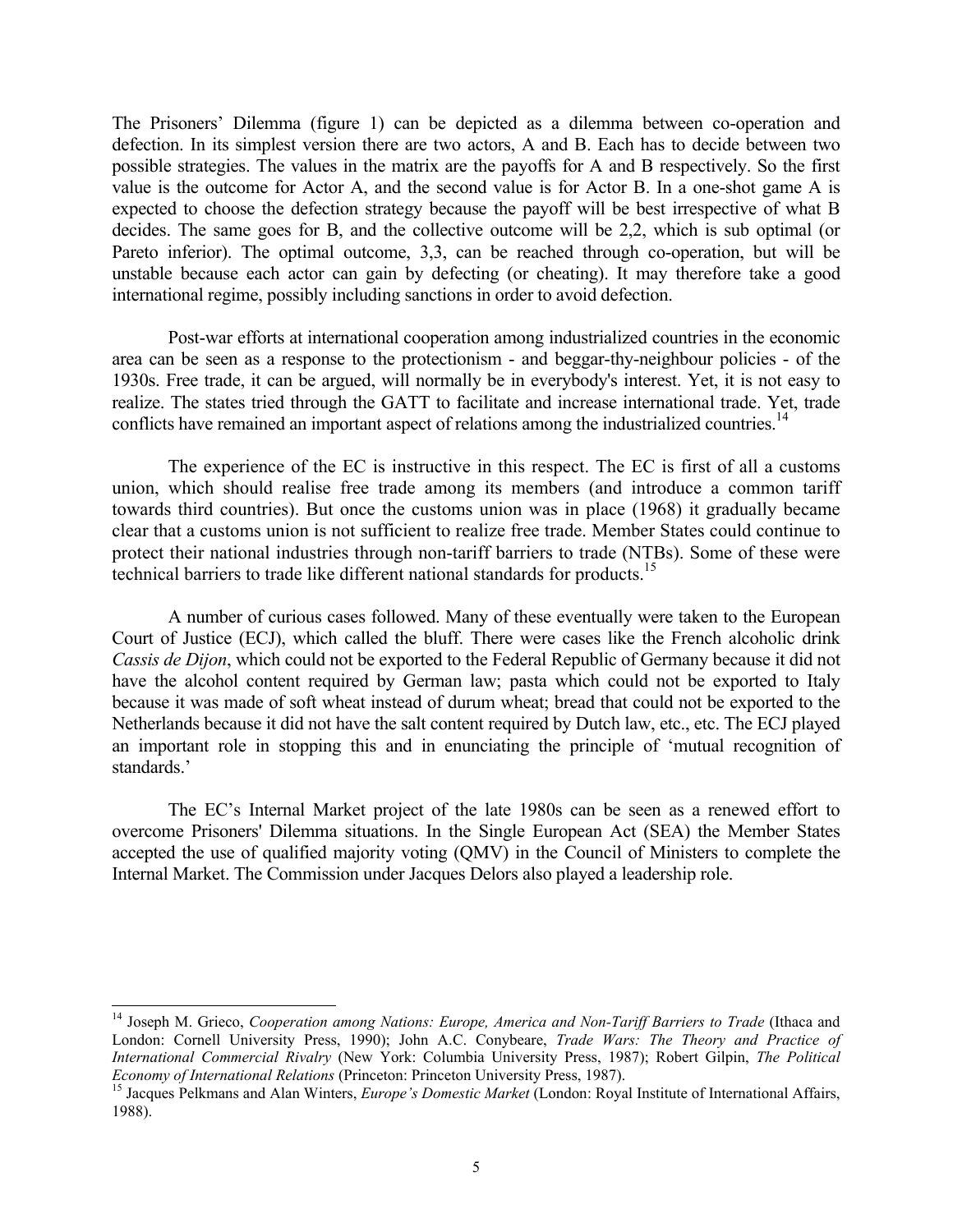These elements of an independent Commission and QMV add up to what could be called supranationality.<sup>16</sup> The Commission is an independent European body; it is there to represent and further the European interest. National interests are represented in the Council (of Ministers); but to the extent that QMV is accepted in the Council, no single member can stop the adoption of measures they do not like. One of the problems of traditional intergovernmental cooperation, and the concomitant rule of unanimity, is that the slowest members will determine the speed. Under such form of cooperation one should expect decisions to be based on the lowest common denominator. The EC on the other hand has created institutions that facilitate the "upgrading of the common interest."<sup>17</sup>

 Another important institutional element in the EU is the ECJ which makes binding decisions. Community law is different from traditional international law. It has primacy if it conflicts with national law; and much EC legislation has direct effect.<sup>18</sup>

 If we compare the EU with other regional integration organizations some of these institutional differences become apparent. None of the other regional schemes have created independent supranational bodies like the EC Commission; none of them have accepted anything resembling Community law and real limits on their sovereignty in the form of binding majority decisions.<sup>19</sup> In the EC there has been a pooling and delegation of sovereignty. According to Moravcsik this is done to assure 'credible commitments.'<sup>20</sup>

 Integration is not only about getting optimal outcomes. There is also an element of redistribution in integration schemes. The game that can illustrate this is the Battle of the Sexes. Whereas the question about efficiency is the question of reaching the Pareto-frontier, the question of distribution is the question of where you end up on the Pareto-frontier. An element of power enters the equation. Whereas liberal institutionalists scholars have looked at efficiency, realists and neorealists have emphasized the question of power.<sup>21</sup>

<sup>&</sup>lt;sup>16</sup> Robert O. Keohane and Stanley Hoffmann, "institutional Change in Europe in the 1980s," in Robert O. Keohane and Stanley Hoffmann (eds.), *The New European community: Decisionmaking and Institutional Change* (Boulder: Westview Press, 1991), pp. 1-39.

<sup>17</sup> Ernst B. Haas, 'International Integration: The European and the Universal Process," *International Organization*, Vol. 15(4), 1967, pp. 366-392.

<sup>&</sup>lt;sup>18</sup> Jean-Victor Louis, *The Community Legal Order* (Luxembourg: Office for Official Publications of the European Communities, 1990).

<sup>19</sup> See also Werner J. Feld and Gavin Boyd (eds.), *Comparative Regional Systems: West and East Europe, North America, The Middle East, nd Developing Countries* (New York: Pergamon Press, 1980); Joseph Jamar, *Intégrations régionales entre pays en voie de développement* (Bruges: De Tempel, Tempelhof, 1982). 20 Andrew Moravcsik, *The Choice for Europe: Social Purpose and State Power from Messina to Maastricht (Ithaca:* 

*Cornell University Press, 1998).* 

<sup>21</sup> Stephen D. Krasner, "Global Communications and National Power: Life on the Pareto Frontier," *World Politics* 43 (April 1991), pp. 336-366.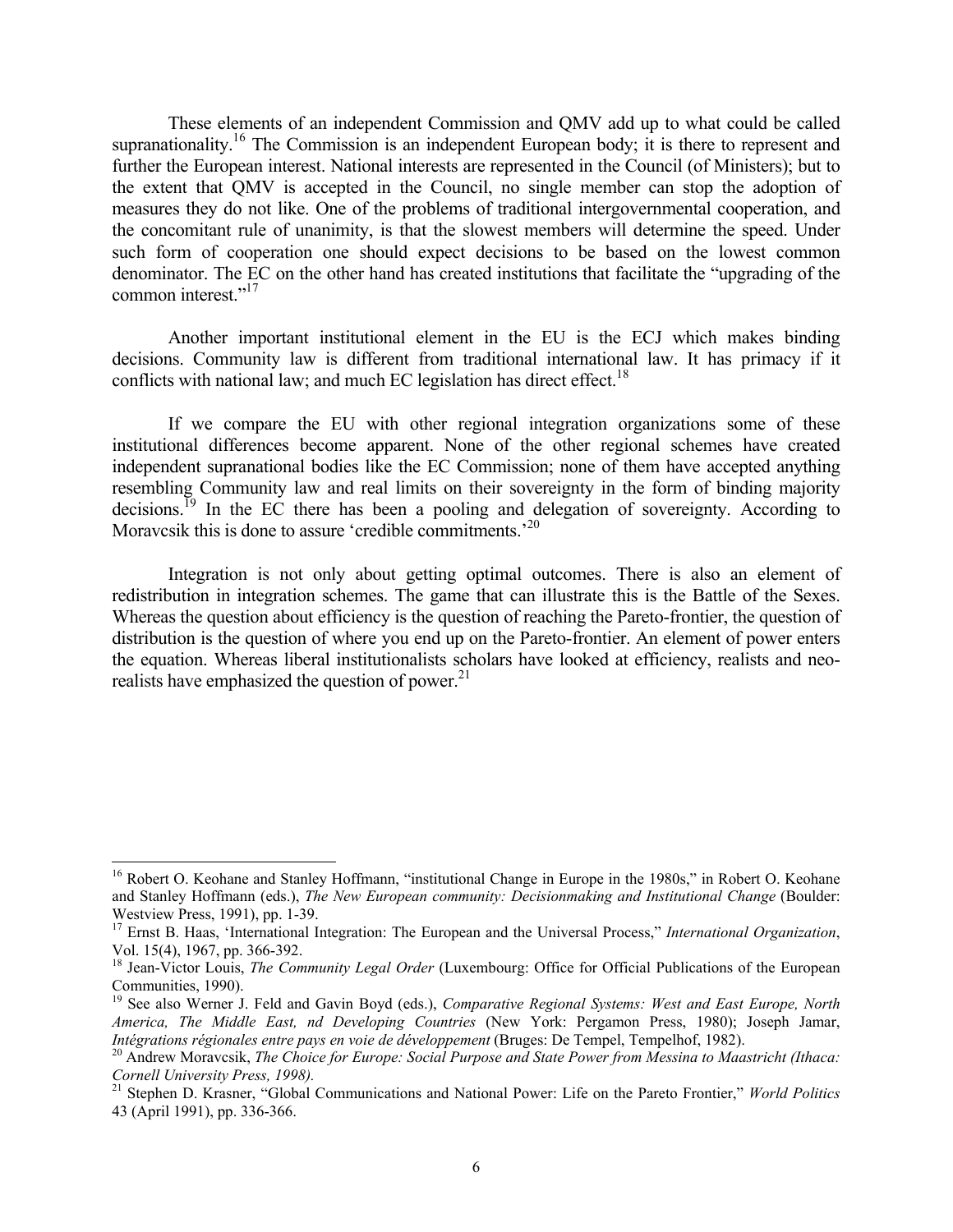## **Figure 2. The Battle of the Sexes**

#### Actor B



*Source:* Krasner: 1991.

The Battle of the Sexes (Figure 2) is often illustrated by a couple going on holiday. What happens if the male partner prefers the mountains and the female partner prefers to go to the beach? If the greater part of the holiday is spent in the mountain the male partner will have won the little power game. This game can also be illustrated as different points on the Pareto frontier (see figure 3), where  $3\frac{1}{2}$ ,  $3\frac{1}{2}$  is the perfect compromise.

**Figure 3. Pareto Frontier** 



**Days in the mountains**  *Source:* Little, 1997.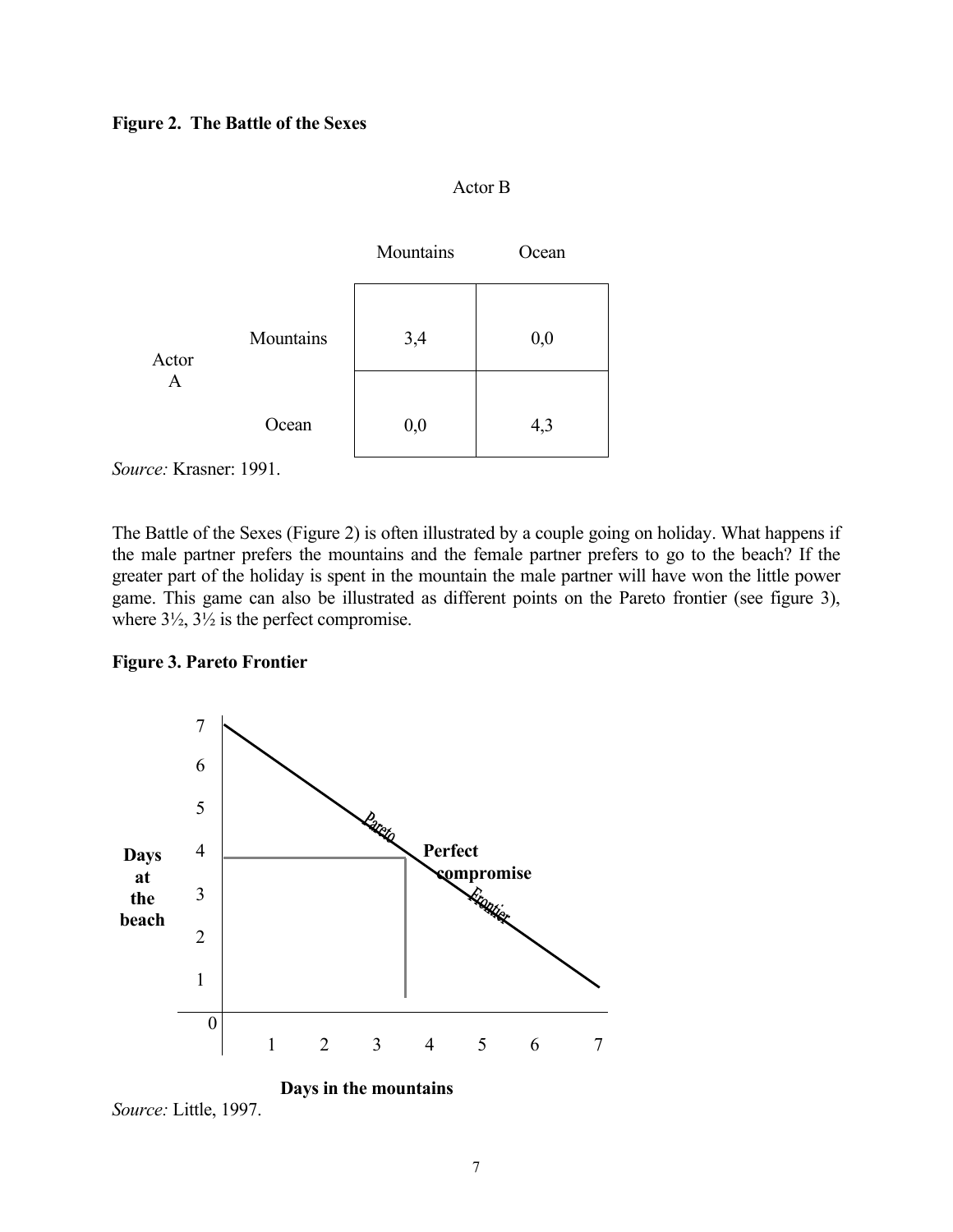In the following we shall take a closer look at two recent contributions to integration theory, namely the contributions by Moravcsik and Mattli. Both suggest models that are rather simple and useful for understanding regional integration.

#### **Liberal Intergovernmentalism**

When Andrew Moravcsik developed his approach to the study of European integration, 'liberal intergovernmentalism,' he proposed a two-step analysis of integration, first national preference formation, then interstate bargaining.<sup>22</sup> Later he added a third step, institutional choice.<sup>23</sup> The model is simple and could be used to study integration in other parts of the world than Europe. The framework is summarized in table 1.

l

 $22$  Andrew Moravcsik, "Preferences and Power in the European Community: A Liberal Intergovernmental Approach," *Journal of Common Market Studies,* Vol. 31(4), 1993, pp. 473-523. 23 Moravcsik, *The Choice for Europe*, 1998.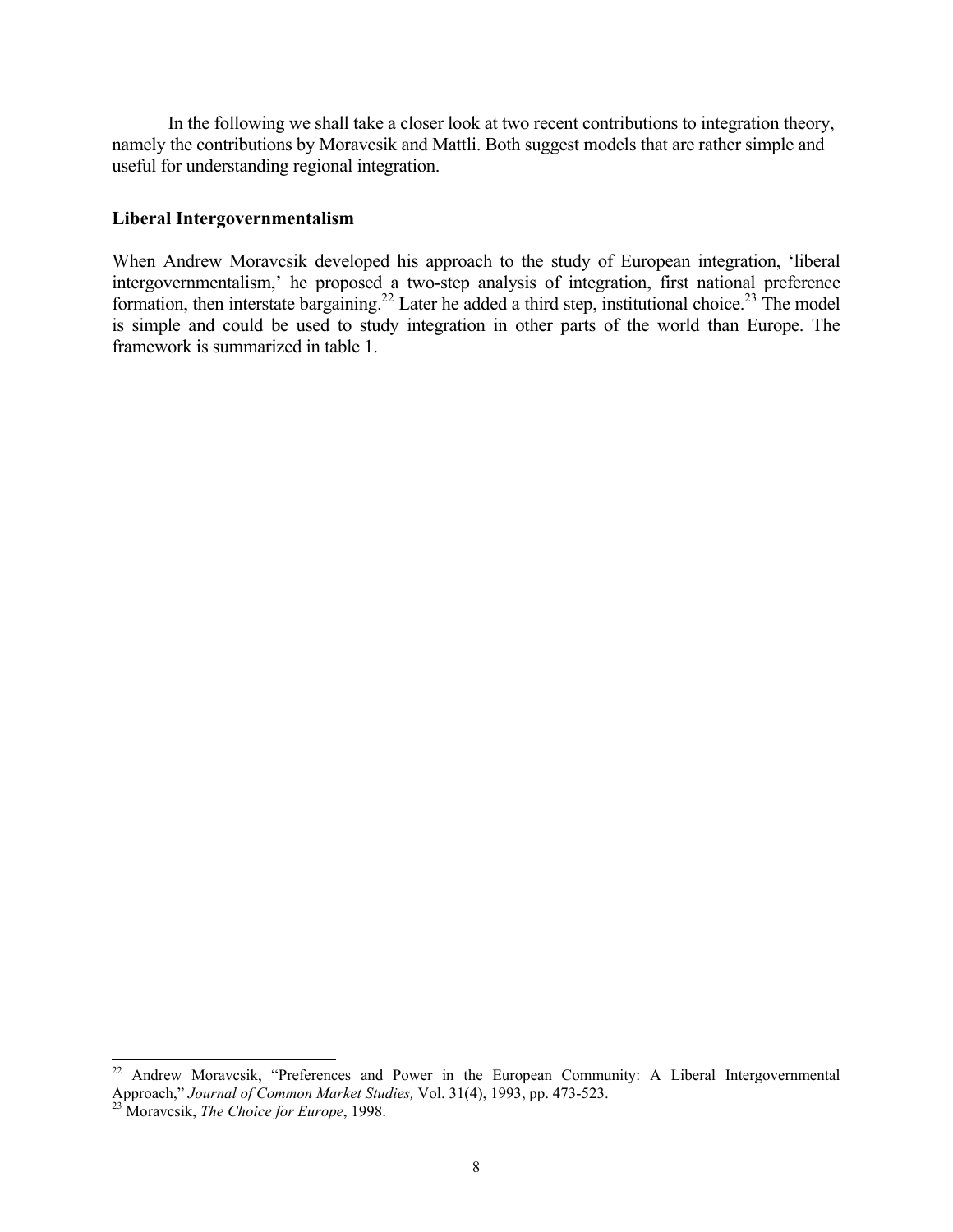| <b>Stages of</b><br><b>Negotiation</b>                                     | <b>National</b><br>Preference<br><b>Formation</b>                                             |               | <b>Interstate</b><br><b>Bargaining</b>                                                                                           |                                             | <b>Institutional</b><br><b>Choice</b>                                                               |  |
|----------------------------------------------------------------------------|-----------------------------------------------------------------------------------------------|---------------|----------------------------------------------------------------------------------------------------------------------------------|---------------------------------------------|-----------------------------------------------------------------------------------------------------|--|
| <b>Alternative</b><br>independent<br>variables<br>underlying<br>each stage | What is the source.<br>of underlying<br>national<br>preferences?<br>of interstate bargaining? |               | Given national<br>preferences<br>what explains the<br>efficiency and<br>distributional outcomes<br>Institutions?                 |                                             | Given substantive<br>agreement, what<br>explains the transfer<br>of sovereignty to<br>international |  |
|                                                                            | Economic<br>interests<br><sub>or</sub><br>Geopolitical<br>interests?                          | <sub>or</sub> | Asymmetrical<br>interdependence<br>Centralized<br>Supranational<br>entrepreneurship?<br>$\alpha$<br>More credible<br>commitment? | <sub>or</sub><br>technocratic<br>management | Federalist ideology                                                                                 |  |
| <b>Observed</b><br>outcomes at<br>each stage                               | Underlying<br>national<br>preferences                                                         |               | Agreements<br>on substance<br>decision-making<br>in international<br>institutions                                                | or pool                                     | Choice to<br>$delegate \rightarrow$                                                                 |  |

 $\mathcal{L}_\mathcal{L} = \{ \mathcal{L}_\mathcal{L} = \{ \mathcal{L}_\mathcal{L} = \{ \mathcal{L}_\mathcal{L} = \{ \mathcal{L}_\mathcal{L} = \{ \mathcal{L}_\mathcal{L} = \{ \mathcal{L}_\mathcal{L} = \{ \mathcal{L}_\mathcal{L} = \{ \mathcal{L}_\mathcal{L} = \{ \mathcal{L}_\mathcal{L} = \{ \mathcal{L}_\mathcal{L} = \{ \mathcal{L}_\mathcal{L} = \{ \mathcal{L}_\mathcal{L} = \{ \mathcal{L}_\mathcal{L} = \{ \mathcal{L}_\mathcal{$ 

#### *Table 1:* **International cooperation: A rationalist framework**

Source. Moravcsik (1998), p. 24.

 The first stage is to try to explain national preference. The central question asked by Moravcsik here is whether it is economic or geopolitical interests that dominate. The answer based on major decisions in the European integration process is that economic interests are most important.

 The second stage, interstate bargaining, seeks to explain the efficiency and distributional outcomes. Here two possible explanations of agreements on substance are contrasted: asymmetrical interdependence or supranational entrepreneurship. Moravcsik arrives at the answer that asymmetrical interdependence has most explanatory power.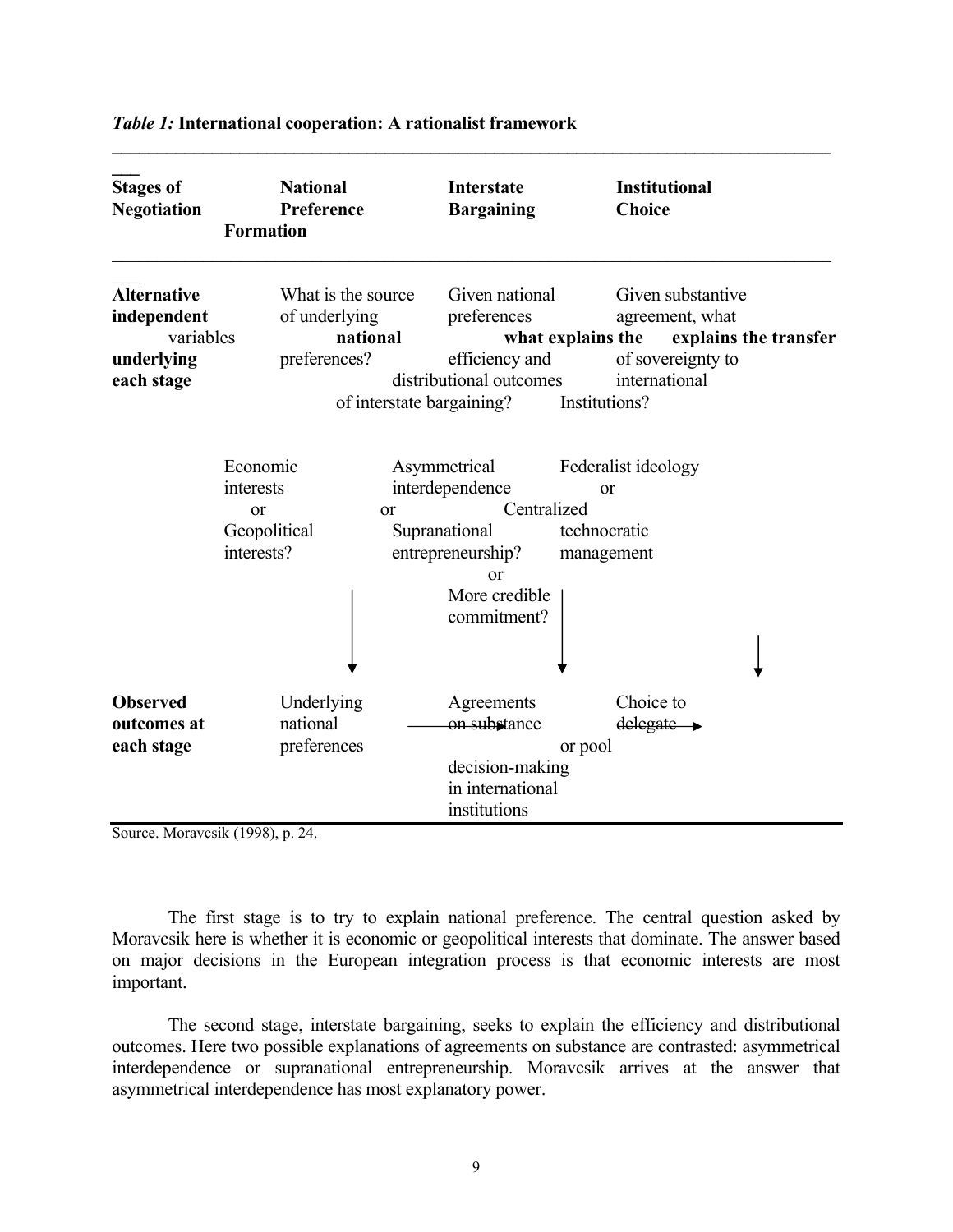The third stage explores the reasons why states choose to delegate or pool decision-making in international institutions. Delegation in the EU refers to the powers given to the Commission and the ECJ. Pooling of sovereignty refers to the application of majority decisions. To explain institutional choice Moravcsik contrasts three possible explanations: Federalist ideology, centralized technocratic management or more credible commitment. The answer is that states delegate and pool sovereignty to get more credible commitment.

 Using theories of decision-making, negotiations and international political economy in an elegant combination has allowed Moravcsik to construct a simple framework for the study of international cooperation, including international integration.

 In the last chapter in *The Choice for Europe* Moravcsik suggests that his study has implications for International Relations theory in general and that it could be used to study regional integration in other parts of the world than Europe. In a brief discussion he mainly looks at regional trade dependency as the underlying factor explaining the demand for integration. We reproduce the table he includes (Table 2).

| <i>Table 2:</i> Regional trade dependence of Germany, United States, and Japan as proportion of |  |  |
|-------------------------------------------------------------------------------------------------|--|--|
| GNP, 1958 and 1990.                                                                             |  |  |

| Intra- Intra-<br>Regional<br>Trade/GDP                                                                                            | Intra-<br>regional<br>Trade/GDP<br>$(1960)$ $(1990)$ Trade $(1980s)$ | Industry<br>Trade/Regional |
|-----------------------------------------------------------------------------------------------------------------------------------|----------------------------------------------------------------------|----------------------------|
| Germany (vis-à-vis EC6 then EC12)<br>United States (vis-à-vis Canada & Mexico)<br>Japan (vis-à-vis Northeast Asia, ASEAN & India) | 21%<br>6%<br>$1\%$<br>$2\%$<br>$2\%$                                 | 66%<br>60%<br>$3\%$<br>25% |

Source: Moravcsik (1998), p. 495.

We see that intra-regional trade in relation to GDP is much higher in Europe than in North America and East Asia. If we look at intra-industry trade, which is considered conducive to trade liberalization, Europe is ahead of North America and East Asia. But intra-industry trade is quite high in North America, too. This produces a ranking, where one should expect most demand for integration in Europe, followed by North America and with East Asia on a third place. Moravcsik summarizes:

> Bringing together these simple indicators … the political economy theory predicts very strong pressures for trade liberalization in Europe, more moderate pressure in North America, and very little pressure in East Asia. This is indeed what we observe.<sup>24</sup>

<sup>-</sup>24 Moravcsik, *The Choice for Europe,* p. 495.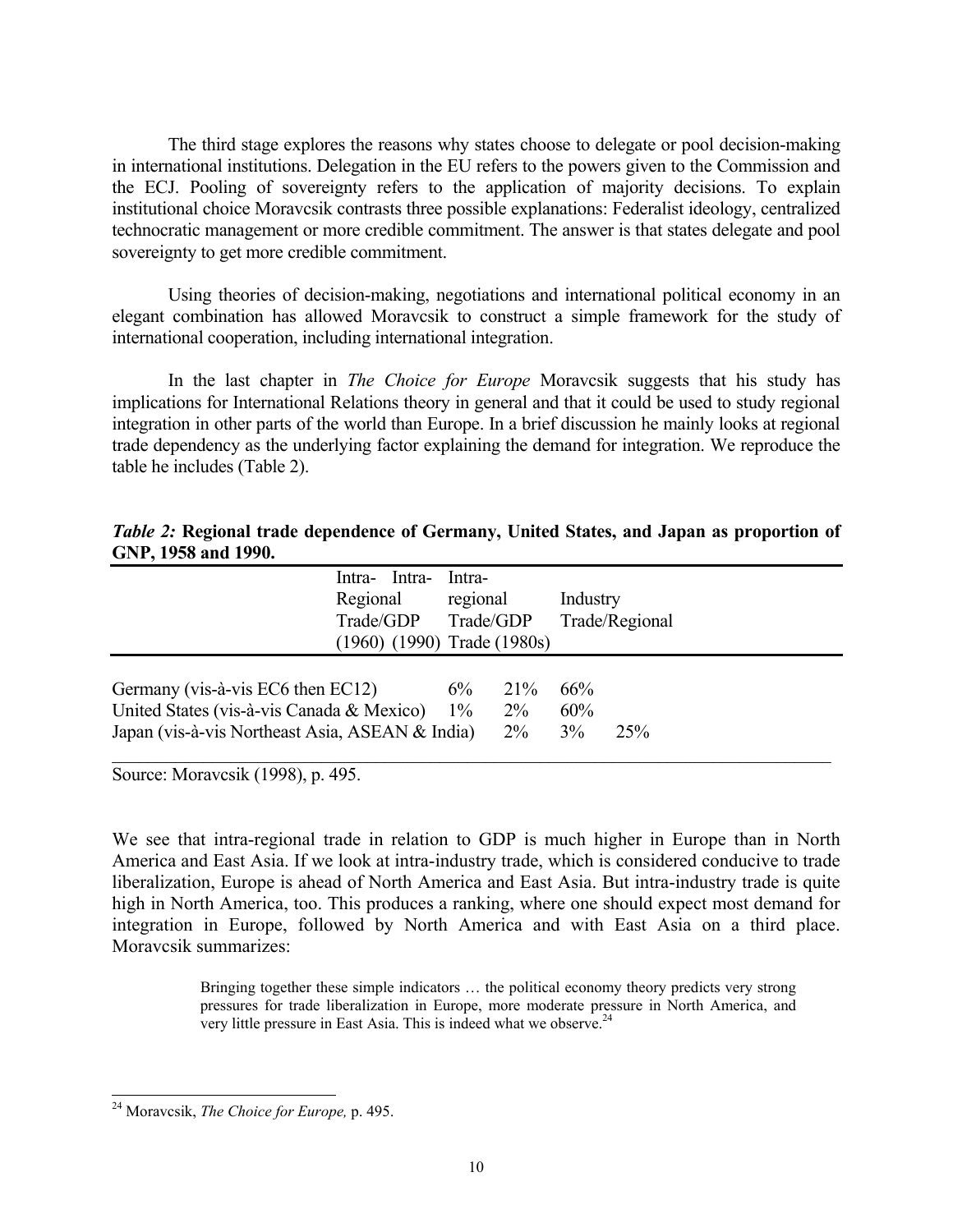He goes on to say "geopolitical theories have difficulty explaining this outcome." He does admit, "these data are more suggestive than conclusive." But, he says, "they do suggest that the primacy of political economy observed in postwar Europe is not just a contingent fact about Europe but a generalization about postwar industrial nations."<sup>25</sup> He finishes the discussion by saying that "the comparative political economy of regionalism deserves more intensive study, beginning with the assumption that Europe and other regions face similar challenges and opportunities."

# **Towards a Political Economy Logic of Regional Integration: Mattli's Contribution**

In Moravcsik's short discussion of comparative regionalism emphasis is on the demand side. Walter Mattli has dealt with regional integration from a comparative perspective, comparing European experiences with experiences in other regions of the world. He also emphasizes the importance of supply factors, especially "the presence of an undisputed leader among the group of countries seeking closer ties:"

> Such a state serves as a focal point in the coordination of rules, regulations, and policies; it may also help to ease distributional tensions by acting as regional "paymaster".26

Successful integration depends both on demand from market actors and supply from political actors. Willingness to supply integration "depends on the payoff of integration to political leaders."<sup>27</sup> On the supply side both "commitment institutions" (such as the Commission and ECJ in Europe) and an institutional leader are considered important. In the German *Zollverein* the role of regional paymaster was played by Prussia. It is argued that Germany has played such a role in the EU. A central question on the supply side is how to overcome collective action problems associated with both Prisoners' Dilemma and coordination games. There must be mechanisms to deal with the temptation of defection as well as distributional inequities.

Looking at integration in different regions of the world over time Mattli finds two puzzles:

- 1. Why have so many attempts at integration failed while a few have been crowned with success?
- 2. What explains when outsiders seek to become insiders? (Outsiders can become insiders either by joining an existing economic union or by creating their own regional group).<sup>28</sup>

 Once an integration scheme starts it will have external effects (externalities) because of discriminatory policies among the insiders. Outsiders may face trade and investment diversion, which will create demand for joining (the first integrative response) or creating an alternative scheme (the second integrative response). In Europe the European Free Trade Association (EFTA)

 $25$  Ibid, p. 496. In a footnote Moravcsik makes the following statement: "Although we can reject objective geopolitical circumstances as the source of preferences, we cannot entirely dismiss the role of ideas. Yet until ideas are clearly measured and more precisely theorized, claims for the importance of ideology and ideas cannot be more than speculative" (fn 26, ibid., p. 496).<br><sup>26</sup> Walter Mattli, *The Logic of Integration: Europe and Beyond* (Cambridge: Cambridge University Press, 1999), p.

<sup>14.</sup> 

<sup>27</sup> Ibid, p. 13.

 $28$  Ibid, p. 41.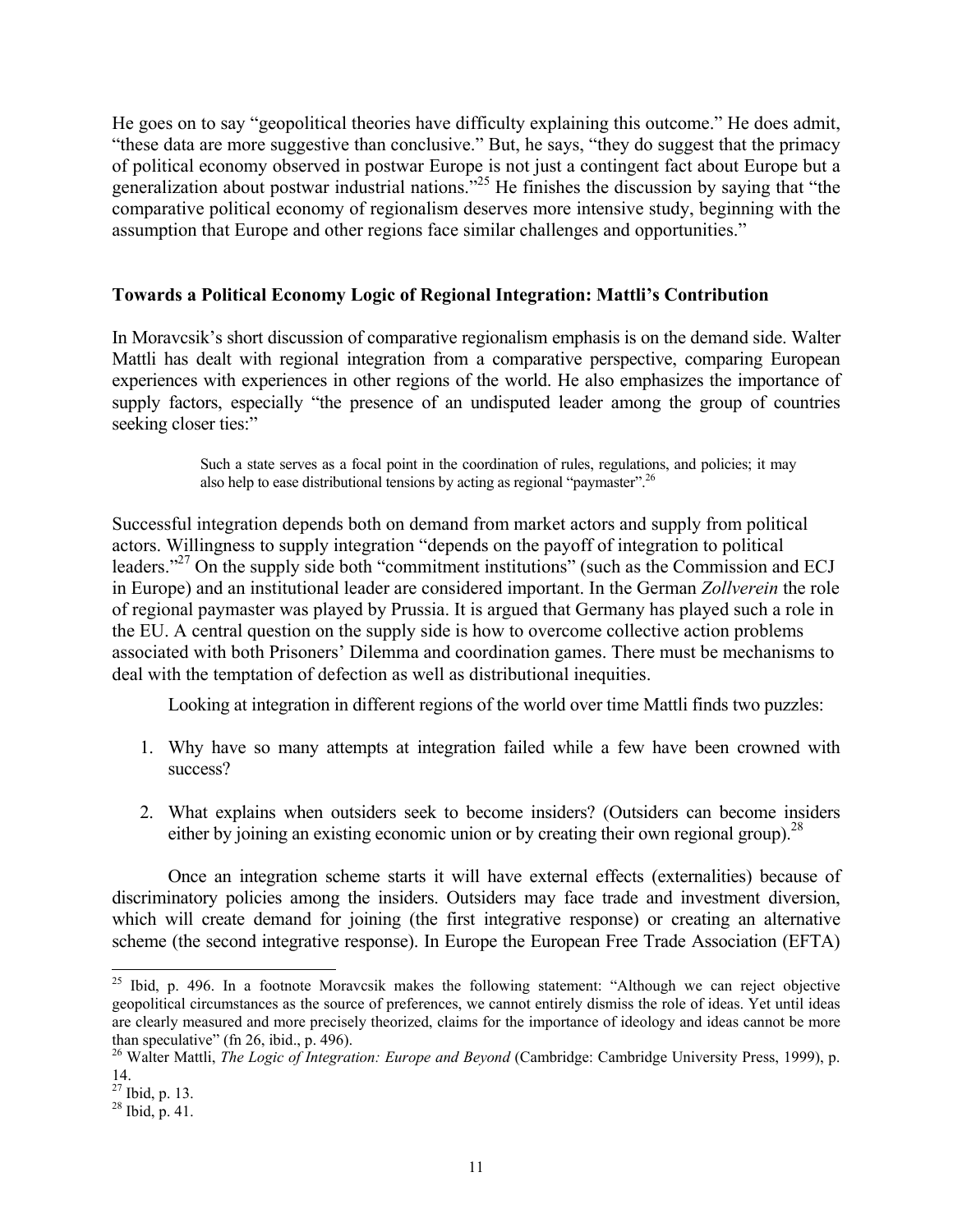was an example of the second response in 1960. But eventually most EFTA countries joined the EC/EU, examples of the first integrative response.

 Some integration schemes outside Europe, it is argued, can be seen as second integration responses to developments in Europe. The creation of the EEC in 1958 was a factor behind the Latin American Free Trade Association (LAFTA) in 1960. Later, "efforts to deepen integration through the Single European Act raised fears of a "Fortress Europe," triggering a veritable tidal wave of integration projects throughout the world in the late 1980s." However, "none of the projects of the second integrative response type is guaranteed automatic success." It all depends on whether the conditions are met. On the supply side absence of leadership can cripple integration (example the Andean Pact) and unwillingness to address distributional issues (such as in LAFTA) can undermine the prospects for integration.<sup>29</sup>

 Mattli has illustrated the varying outcomes of integration in a figure that we reproduce in slightly shortened form (Table 3). Leaving out some of the integration schemes studied by Mattli we notice that he has the EU, NAFTA and EFTA until 1973 with highest success rate (1973 was the year the UK and Denmark left EFTA to join the EC). The lowest success rate is given to the Central American Common Market (CACM) after 1969, ASEAN, the Economic Community of West African States (ECOWAS), LAFTA and the Andean Pact (as well as the Carribbean Community and the Arab Common Market, which we have not included in the table). In the middle groups we find two contemporary schemes, the Asia Pacific Economic Cooperation Forum (APEC) and MERCOSUR.

|                                       |                   | (Cheontestea) regional readership |                 |
|---------------------------------------|-------------------|-----------------------------------|-----------------|
|                                       |                   | Yes                               | N <sub>0</sub>  |
|                                       |                   | 3                                 | $\overline{2}$  |
|                                       |                   | EU                                | EFTA (after     |
|                                       | <b>Relatively</b> | <b>NAFTA</b>                      | 1973)           |
|                                       | significant       | EFTA (until                       | <b>APEC</b>     |
|                                       |                   | 1973)                             | <b>MERCOSUR</b> |
| (Potential) market gains              |                   |                                   |                 |
| from integration                      |                   | $\boldsymbol{2}$                  | 1               |
|                                       |                   | CACM (until                       | CACM (after     |
|                                       | <b>Relatively</b> | 1969)                             | 1969)           |
|                                       | insignifican      |                                   | <b>ASEAN</b>    |
|                                       |                   |                                   | <b>ECOWAS</b>   |
|                                       |                   |                                   | <b>LAFTA</b>    |
|                                       |                   |                                   | Andean Pact     |
|                                       |                   | Success rate: 3 highest           |                 |
|                                       |                   |                                   | 1 lowest        |
| $C = 11 + 1C = M \omega^2 / 1000$ $C$ |                   |                                   |                 |

**(Uncontested) regional leadership** 

#### *Table 3:* **Outcomes of integration schemes**

*Source*: Adapted from Mattli (1999a), p. 66.

 $29$  Ibid, pp. 63-64.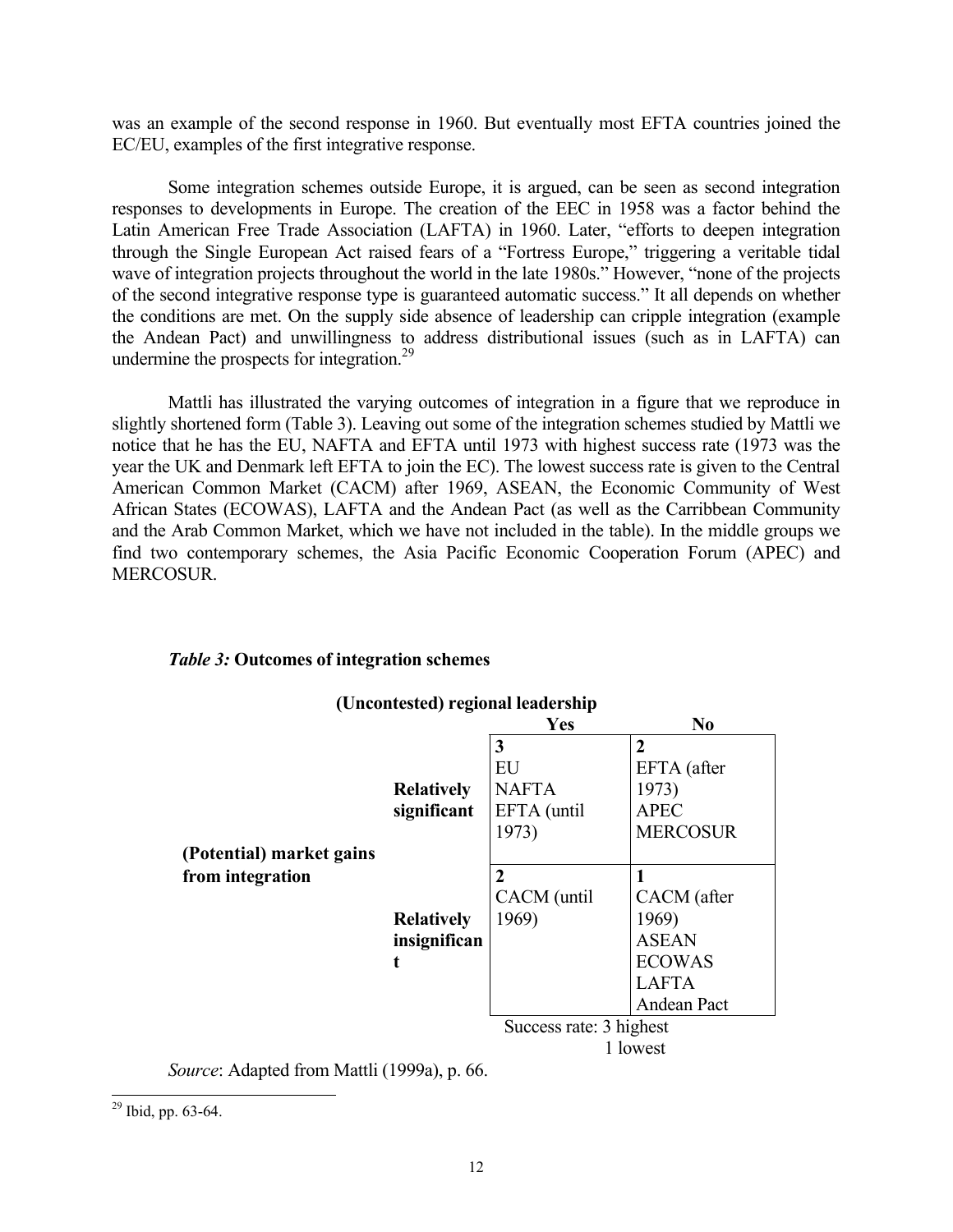The Mattli framework for studying regional integration also has the clear advantage of simplicity, singling out a small number of variables as decisive for the success of integration. It pays equal attention to demand and supply factors. Among the things suggested by the scheme is the problem of leadership for schemes like MERCOSUR and APEC despite the presence of significant potential market gains from integration. Can and will Brazil be a leader in MERCOSUR? Can and will Japan - or the United States - be a leader in APEC? We also notice that Mattli does not see great prospects of integration among ASEAN countries, despite renewed integration efforts from 1992.

## **Degrees of Economic Integration**

Most – if not all - integration schemes involve economic integration. Economists distinguish between various stages of economic integration. Bela Balassa's classic five steps of economic integration are given in table 4.

Willem Molle has introduced some further distinctions, giving the following stages of economic integration: free trade area, incomplete customs union, customs union, incomplete common market, common market, economic union, monetary union, economic and monetary union, political union and full union. Political Union is reached when 'integration is extended beyond the realm of economics to encompass such fields as anti-crime policy (police) and foreign policy, eventually including security policy.' Full union involves 'complete unification of the economies involved.' A full union is likely to involve social security, income tax and macro-economic and stabilisation policy. The latter 'implies a budget of sufficient size to be effective as an instrument of these policies.' The end of the continuum thus is 'some form of a confederation or federation'.<sup>30</sup>

|                                   | No Tariff         | Common   |            | Free Flow   Harmonization   Unification |              |
|-----------------------------------|-------------------|----------|------------|-----------------------------------------|--------------|
|                                   | or Quota          | External | of Factors | of Economic                             | of Policies, |
|                                   |                   | Tariffs  |            | Policies                                | Political    |
|                                   |                   |          |            |                                         | Institutions |
| Free Trade Area                   |                   |          |            |                                         |              |
| <b>Customs Union</b>              | $\rm X$           | Х        |            |                                         |              |
| Common Market                     | $\rm X$           | Х        | X          |                                         |              |
| Economic Union                    | $\rm X$           | Х        | X          |                                         |              |
| <b>Total Economic Integration</b> | $\rm\overline{X}$ | $\rm X$  | X          |                                         |              |

**Table 4: Balassa's Categories of Economic Integration** 

Source: Nye, 1971, p. 29.

 $\overline{a}$ 

Applied to the different integration schemes in the world it is clear that the EU has progressed furthest. The Maastricht Treaty (1992) included the plan for Economic and Monetary Union (EMU). Today 12 of 15 member states have introduced the single currency, the euro. The EU has not gone very far in the fiscal policy area, but the Stability Pact sets requirements for

<sup>&</sup>lt;sup>30</sup> Willem Molle, *The Economics of European Integration: Theory, Practice, Policy*, Second Edition (Dartmouth: Aldershot, 1994), p. 12.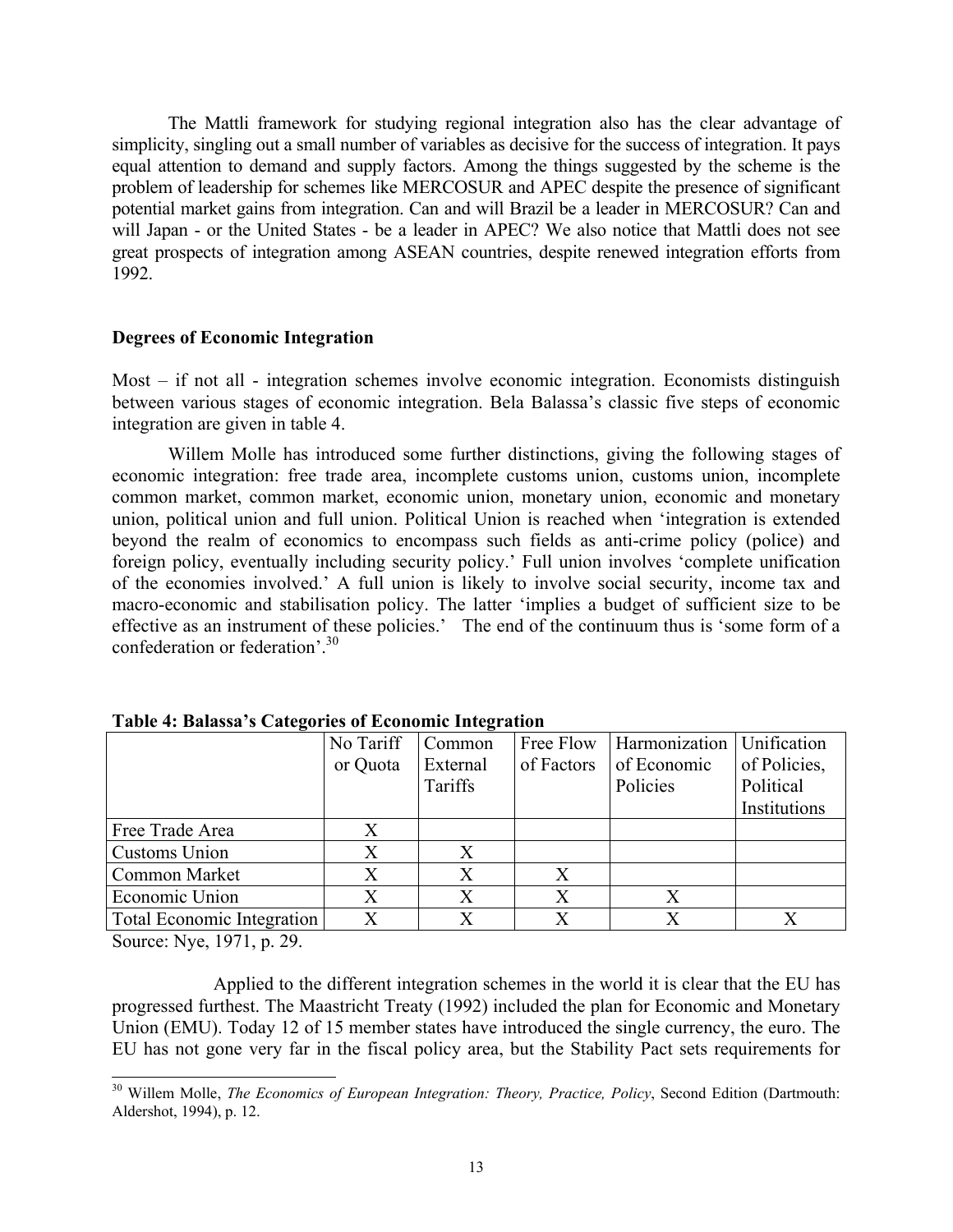national fiscal policy. Some harmonisation of taxation policies has been tried, but with somewhat limited success. Taxation, including spending for social welfare, remains largely a national responsibility. The EU budget can maximum take 1.27 percent of the EU GDP.

On the political side the EU deals with foreign, security and lately also defence policies as well as Justice and Home Affairs Co-operation, the latter including police co-operation. As such the EU has become a political union, but the EU remains rather weak in these political areas where the member states have been unwilling to transfer sovereignty to common institutions. Consensus or unanimity still dominates in 'high politics' areas and the Commission and ECJ gets less involved than in economic matters. In many ways the EU can be compared with a federal state in economic areas, but not in the political areas, where the institutional set-up remains intergovernmental or 'confederal'.

Looking at integration in other parts of the world many integration efforts include at least efforts to create free trade. This is clearly the case of NAFTA, Mercosur and the Asean Free Trade Area (AFTA). Many of these efforts began – or restarted as second generation efforts - in the early 1990s and could be seen as responses to the internal market programme in Europe and to some extent the difficulties of concluding the Uruguay Round of the GATT. Facilitation of investments is often a part of these schemes, too. But most states hesitate more about free mobility of persons. The EU has realised the four freedoms as part of the internal market: free movement of goods, capital, services and persons. None of the other integration schemes have gone so far in establishing a common market, but at least the Mercosur aims in that direction. A more detailed comparison between existing integration schemes along the stages of economic integration could be an interesting research project. Finding out why some regions go further than other regions remains a central research question. To answer that question we need not only look at the interests of the participating countries but also the role of the common institutions created during the process and possibly other factors.

#### **International Regimes**

 $\overline{\phantom{a}}$ 

Integration schemes usually involve a certain degree of joint-decision making and the creation of some common institutions. As such they all involve the creation of regional international regimes.

Back in the early 1980s Stephen Krasner gave what has become known as the consensus definition of international regimes:

Regimes can be defined as sets of implicit or explicit principles, norms, rules, and decisionmaking procedures around which actors' expectations converge in a given area of international relations  $31$ 

Regional integration schemes may well include more than one 'given area of international relations.' They may set out to create free trade, a customs union or a common market, as we

<sup>&</sup>lt;sup>31</sup> Krasner, "Structural Causes and Regime Consequences," p. 2.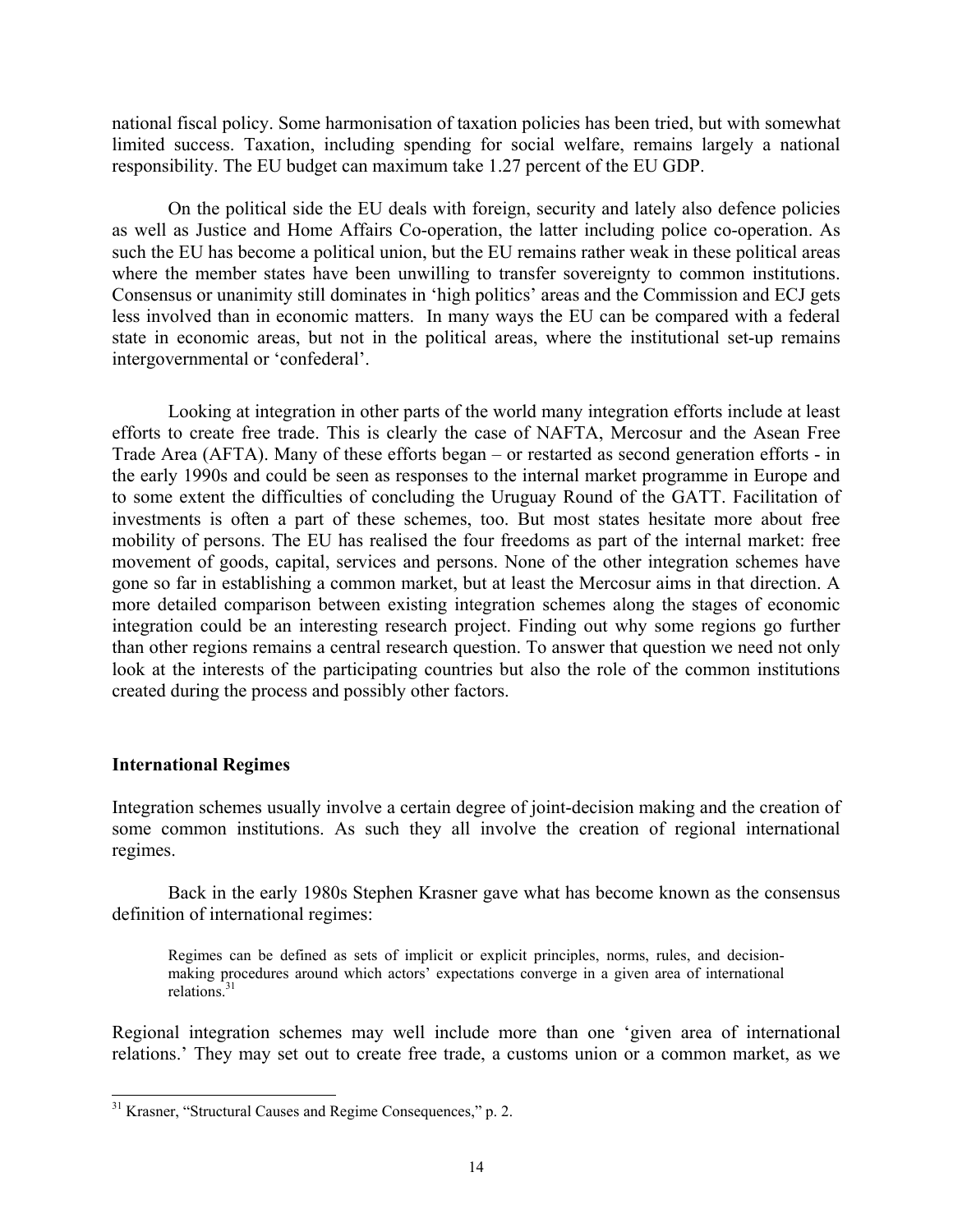have seen. But they may also include co-operation related to security issues. Usually they affect expectations and political activities. Sometimes economic co-operation is most important, like in Mercosur and NAFTA. Sometimes security related co-operation precedes efforts to create free trade as happened in the case of ASEAN. Sorting out security related issues before economic integration started was also important in the case of Mercosur. In Europe, from the initial plans for a common market to Economic and Monetary Union (EMU) economics have taken a central place. Political co-operation developed slowly in parallel with economic integration, first through European Political Co-operation (EPC) from 1970, later through the EU's second pillar, Common Foreign and Security Policy (CFSP), introduced by the Maastricht Treaty in 1992. But the original Schuman Plan in 1950, which started the process of integration in western Europe, was also very much motivated by security concerns, viz. the age old Franco-German problem. As the French Foreign Minister Robert Schuman said at the time:

By pooling basic production and by creating a new high authority whose decisions will be binding on France, Germany and the other countries who may subsequently join, this proposal will create the first concrete foundation for a European federation which is so indispensable for the preservation of peace.<sup>32</sup>

Comparing the different integration schemes, one difference remains striking: As already emphasized, the EC created stronger common institutions than other regions in the world have done. In the EU's first pillar important powers have been delegated to the European Commission and the ECJ and decisions have increasingly been taken by a QMV in the Council of Ministers.

When writing about international institutions in 1989 Robert Keohane argued that institutions affect states in three ways;

- 1. the flow of information and opportunities to negotiate;
- 2. the ability of governments to monitor others' compliance and to implement their own commitments – hence their ability to make credible commitments in the first place; and
- 3. prevailing expectations about the solidity of international agreements<sup>33</sup>

The concept of credible commitments was later used by Andrew Moravcsik's in his effort to explain institutional choice in the EU.<sup>34</sup> The EU has gone much further in pooling and delegating sovereignty than other integration schemes or wider international regimes such as the GATT. Is such pooling and delegation of sovereignty necessary to get credible commitments? Political leaders in other parts of the world have shied away from the bold step of delegating and pooling sovereignty. But can classical intergovernmental co-operation create 'credible commitments'?

In recent years we have seen an institutionalist turn in social sciences. 'Institutions matter' we are told. If so, different institutions presumably matter differently. Neo-functionalists have tended to be sceptical about the possibility of creating 'credible commitments' through classical intergovernmental institutions.

<sup>&</sup>lt;sup>32</sup> Schuman [1950] in S. Patijn, *Landmarks in European Unity* (Leyden: A.W. Sijthoff, 1970), p. 49.

<sup>&</sup>lt;sup>33</sup> Robert O. Keohane, *International Institutions and State Power: Essays in International Theory* (Boulder: Westview Press, 1989), p.2.

<sup>34</sup> Moravcsik, *The Choice for Europe*.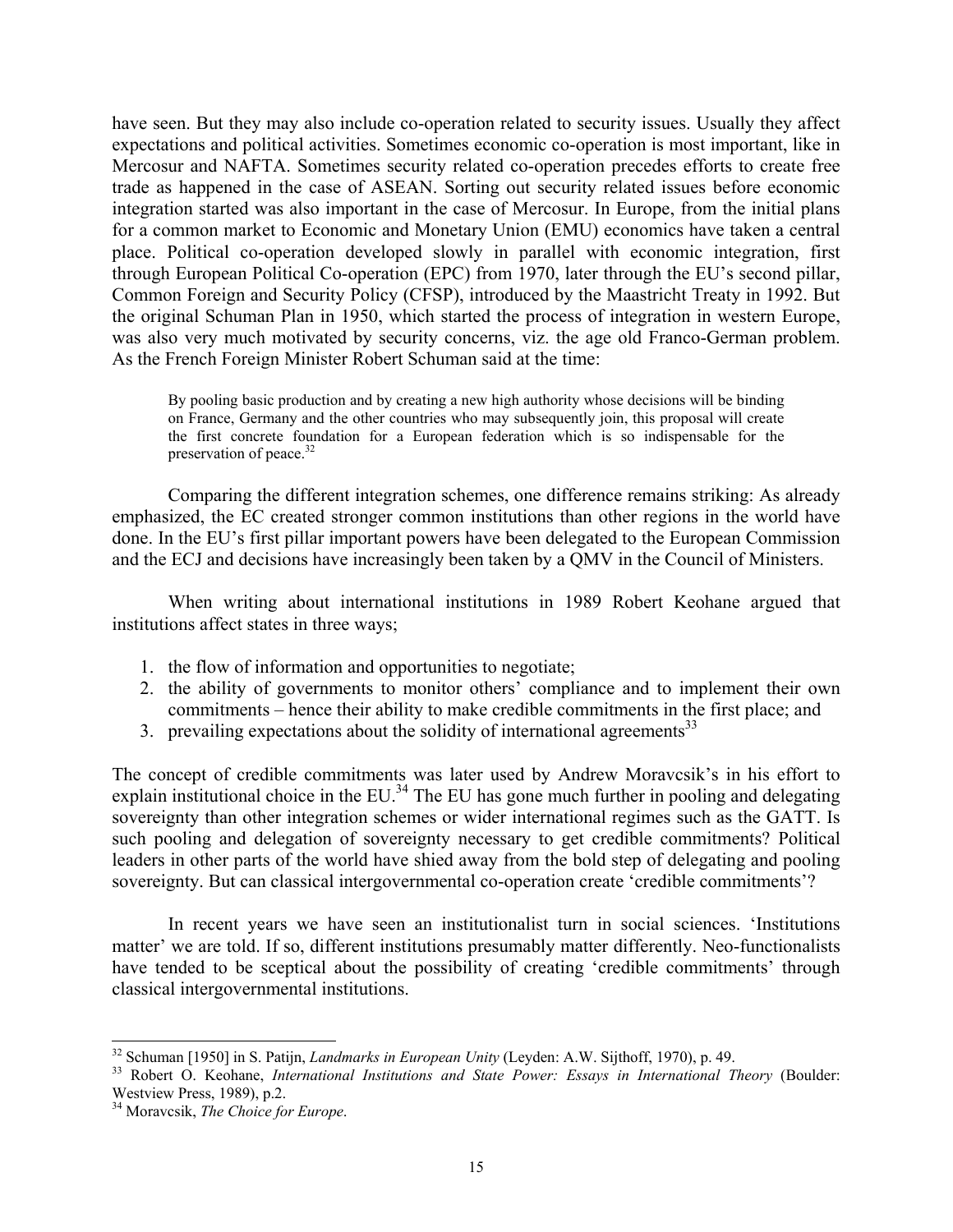Keohane suggested 'institutional variation' over three main kinds of institutions, viz. conventions, international regimes and international organisations. 'Variations in degrees of institutionalization exert substantial effects on state behaviour,' he said. Secondly, for an institutionalist perspective to be relevant, 'the actors must have some mutual interests.'<sup>35</sup> **Supranational Polities** 

To apply Keohane's distinctions from 1989 to the EU we need to add some further distinctions. One of the EU's founding fathers Jean Monnet mentioned the 'negative experience of international co-operation, whose institutions were incapable of decision-making.' He therefore proposed 'a joint sovereign authority' for the first European Community, the ECSC in 1950.<sup>36</sup> He also wanted to 'abandon the unanimity rule in favour of a new system in which, to everybody's advantage, the idea of the common interest would replace that of the national interest – or rather, the national interests of six separate countries.<sup>37</sup>

None of the other integration schemes in the world have gone so far in the direction of giving common institutions 'supranational' powers. In that sense the EU is certainly *sui generis*, and some scholars have argued that the EU is more than an international regime (or international organisation), but less than a federal state.<sup>38</sup>

Writing about the EC in 1991 Keohane and Hoffmann echoed this:

- 1. The EC is best characterized as neither an international regime nor an emerging state but as a network involving the pooling of sovereignty.
- 2. The political process of the EC is well described by the term "supranationality" as used by Ernst Haas in the 1960s (although not as often used subsequently).<sup>39</sup>

At the same time, Keohane and Hoffmann did emphasise that 'the EC has always rested on a set of *intergovernmental bargains.*'

In comparisons between the EU and other regional institutions we therefore need to add supranational institutions (or polities) to those mentioned by Keohane in 1989. Further on an institutional axis we could also add federal states. On Keohane's other axis, mutual interest, we could use a rationalist game theoretic perspective, starting with conflicting interests (deadlock) over dilemmas of common interests (Prisoners' dilemmas) via dilemmas of common aversions, especially co-ordination games with distribution problems (Battle of the Sexes) to situations of no conflict (harmony).<sup>40</sup>

 $\overline{\phantom{a}}$ 

<sup>&</sup>lt;sup>35</sup> Keohane, *International Institutions and State Power*, p. 2.<br><sup>36</sup> Jean Monnet, *Memoirs* (New York: Doubleday, 1978), p. 295.<br><sup>37</sup> Ibid, p. 353.

 $38$  William Wallace, "Less than a Federation, More than a Regime," in H. Wallace, W. Wallace and C. Webb (eds.), *Policy-Making in the European Community* (Chichester: John Wiley and Sons, 1983), pp. 403-436.

<sup>&</sup>lt;sup>39</sup> Keohane and Hoffmann, "Institutional Change in Europe in the 1980s," p. 10.

<sup>40</sup> See especially, Arthur Stein, "Coordination and Collaboration in an Anarchic World," *International Organization*, Vol. 36(2), 1982, pp. 299-324 and Krasner, "Global Communications and National Power," but also Joseph M. Grieco, "Anarchy and the Limits of Cooperation: A Realist Critique of the Newest Liberal Institutionalism," *International Organization* 42 (August 1988), pp. 485-507 and Duncan Snidal, "Relative Gains and the Pattern of International Cooperation," *American Political Science Review* 85 (September 1991), pp. 701-726.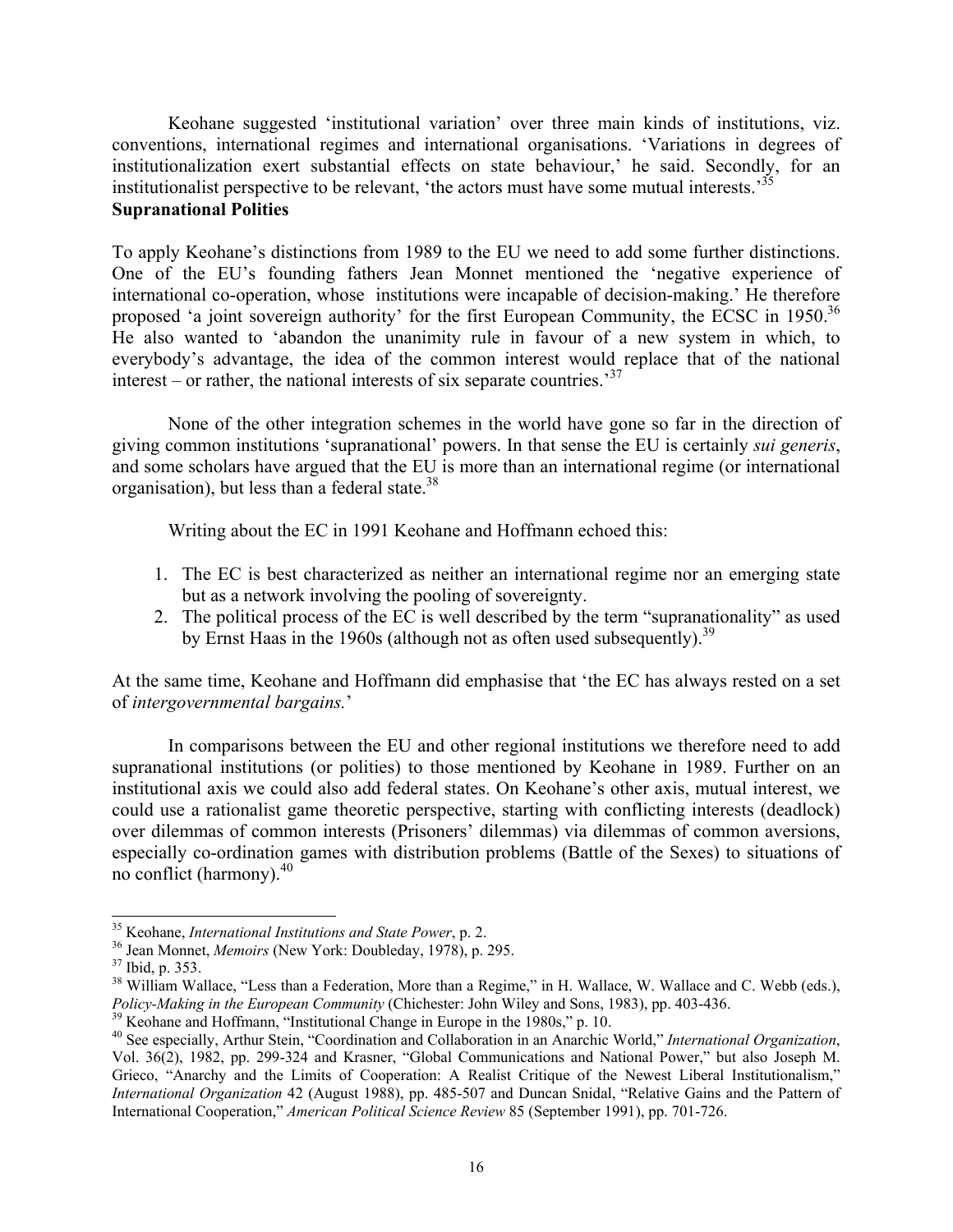The relation between these two axes is tricky. It may be curvy-linear. In Prisoners' Dilemma situations good institutions are required to get Pareto-efficient solutions. Under the Battle of the Sexes institutions have to contribute to solving problems of distribution. In the case of Simple Co-ordination Games there are neither problems of defection nor distribution. So no regimes are needed. When there are fundamental conflicts of interests (Deadlock) no cooperative institutions will emerge. Nor are they needed at the other end of the continuum in situations of harmony.

What this latter axis suggests is that the configuration of interests (or preferences) structures different kinds of situations that affect the institutional requirements if joint decisionmaking is to take place. The two fundamental situations requiring good institutions are the dilemmas of common interests, where the issue is one of reaching efficient solutions, and dilemmas of common aversions, where the problem is one of distribution.<sup>41</sup>

We have tried to summarise the essentials of the argument in Table 5. In pure conflict situations it is limited what institutions can do. Some convergence of interests will have to take place. At the other end harmony of interests require no institutionalisation. 'Parallel unilateral action' as advocated in East Asia and within APEC should be sufficient. The problem for AFTA and APEC is that harmony of interests does not necessarily exist. Domestic pressures have made it impossible for APEC to progress towards freer trade in sensitive areas.

Simple co-ordination problems – like whether to drive on the left or right side of the road – require decisions, but no elaborate regimes. They are basically self-executing once decided upon. It is suggested that the so-called Open Method of Co-ordination (OMC) invented by the EU and applied to employment policy under the Amsterdam Treaty and a number of issues under the so-called Lisbon strategy of 2000, which set the strategic goal for the EU 'to become the most competitive and dynamic knowledge-based economy in the world, capable of sustainable economic growth with more and better jobs and greater social cohesion.' It is a good question, however, whether the problems the EU is trying to solve with the OMC are all simple coordination problems. So far progress seems to have been limited.

 $\overline{\phantom{a}}$ 

 $41$  For a German discussion of how different game situations structure international relations, see Michael Zürn, *Interessen und Institutionen in der internationalen Politik: Gundlegung und Anwendung des situationsstrukturellen Ansatzes* (Opladen: Leske und Budrich, 1992).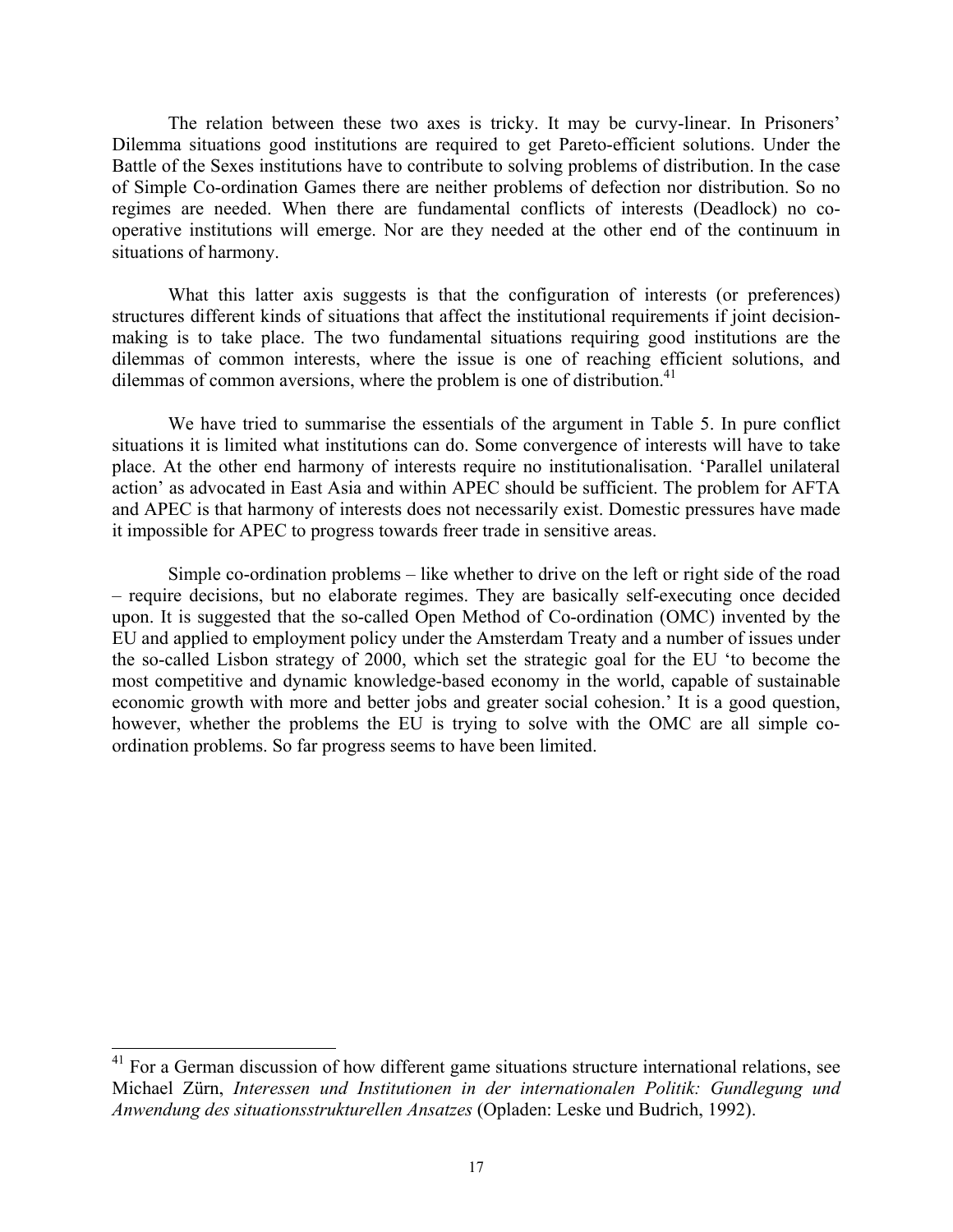| <b>Nature of</b>     | Conflicting           | Dilemmas of          | Co-ordination    | Simple        | Harmony of              |
|----------------------|-----------------------|----------------------|------------------|---------------|-------------------------|
| <b>Issue</b>         | interests/pure common |                      | problem with     | co-ordination | interests               |
|                      | conflict              | interests (PD)       | distributional   | problem       |                         |
|                      |                       | Temptation to issues |                  |               |                         |
|                      |                       | defect               |                  |               |                         |
| <b>Institutional</b> | Institutions          | Pooling and          | Pooling and      | Open          | Institutionalisation    |
| requirements         | to no avail           | delegation of        | delegation of    | Method        | not necessary           |
|                      | Convergence           | sovereignty          | sovereignty      | $of Co-$      | unilateral<br>'Parallel |
|                      | of interests          | Sanctions            | <b>Budgetary</b> | ordination    | action'                 |
|                      | Required              | against              | means            | (OMC)         | sufficient              |
|                      |                       | defection            |                  | sufficient    |                         |

Source: Compiled by the author

Used in a comparative perspective this raises the question whether other mechanisms than pooling and delegation of sovereignty can provide for 'credible commitments' when there are temptations to defect from agreements or distributional inequities follow from integration. The most obvious candidate for such a mechanism is leadership (or hegemony). There can be no doubt that leadership is in any case an important variable in processes of integration as underlined already by Lindberg and Scheingold (1970) and later by Mattli (1999). Thomas Pedersen has studied the role of France and Germany in the European integration process. These two countries have performed a kind of 'co-operative hegemony' he suggests (Pedersen, 1998).

# **Multi-Level Governance**

 $\overline{\phantom{a}}$ 

In recent years the term 'governance' has emerged. Robert Keohane's presidential address to the American Political Science Association in 2000 was entitled 'Governance in a Partially Globalized World'.42 International Relations scholars started talking about 'governance without government' in the international system in the early 1990s.<sup>43</sup> The term has also increasingly been used in relation to the EU.<sup>44</sup> Part of this literature puts emphasis on the multi-level nature of the EU polity.45 The literature also discusses the problem-solving capacity of multi-level governance.46 We shall not review this literature here. Suffice it to say that much of this literature has the 'supranational' EU level as an important level. In that sense there are some parallels to earlier neofunctionalist theories, which also saw the role of the European Commission and the ECJ as important.

<sup>42</sup> Robert O. Keohane, "Governance in a Partially Globalized World," *American Political Science Review*, Vol. 95, No. 1 (March 2001), pp. 1-13.

<sup>43</sup> James N. Rosenau and Ernst-Otto Czempiel (eds.), *Governance without Government: Order and Change in World* 

*Politics* (Cambridge: Cambridge University Press, 1992).<br><sup>44</sup> Simon J. Bulmer, "The Governance of the European Union: A New Institutionalist Approach," *Journal of Public Policy,* Vol. 13, No. 4, 1994, pp. 351-380 and Markus Jachtenfuchs, "Theoretical Perspectives on European

Governance," *European Law Journal*, Vol. 1, No. 2 (July 1995), pp. 115-133.<br><sup>45</sup> Gary Marks, Lisbet Hooghe and Kermit Blank, "European Integration from the 1980s: State-Centric v. Multi-<br>Level Governance," *Journal of Com* 

Level Governance," *Journal of Common Market Studies*, Vol. 34, No. 3, 1996, pp. 341-378. 46 Fritz W. Scharpf, "Introduction: The Problem-Solving Capacity of Multi-Level Governance," *Journal of European Public Policy*, Vol. 4, No. 4 (December 1997), pp. 520-538 and Fritz W. Scharpf, *Governing in Europe: Effective and Democratic?* (Oxford: Oxford University Press, 1999).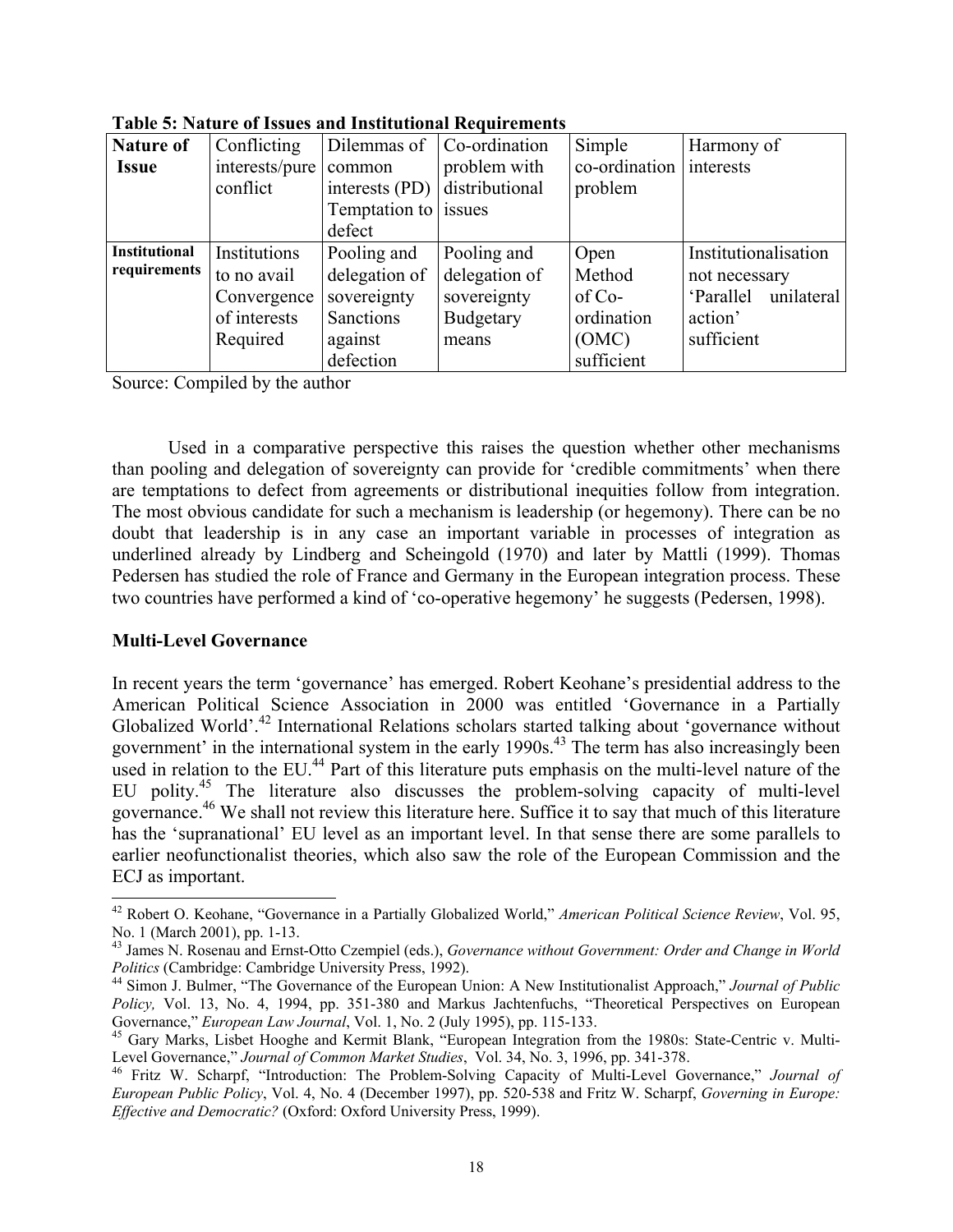Some of the governance literature puts emphasis on networks. Various scholars have based studies of particular policy studies on network approaches.<sup>47</sup> According to John Peterson the study of networks is particularly useful at the sub-systemic level.<sup>48</sup> Such networks also play a role in other parts of the world. Business leaders, especially, may form networks and put pressure on leaders to produce integration even short of strong common institutions, such as has been happening to some extent in the case of ASEAN.<sup>49</sup> But will such efforts last short of commitment institutions or undisputed leadership?

The moment the EU polity starts resembling a federal system it can be studied on the basis of theories from comparative politics<sup>50</sup> and compared with federal systems.<sup>51</sup> It seems to us that such comparisons would not make so much sense for NAFTA, Mercosur or ASEAN.

# **Concluding Remarks**

 $\overline{\phantom{a}}$ 

The EU is currently going through yet another treaty reform. A Convention of the Future of Europe is producing a 'constitution' for Europe.<sup>52</sup> The Convention is preparing another Intergovernmental Conference, which will finalise the new constitutional treaty of the EU in view of creating efficient and legitimate governance in a much enlarged EU. Ten new members have been accepted by the meeting of the European Council in Copenhagen in December 2002. If membership is accepted by referenda and confirmed by national parliaments in the applicant countries the EU may well have 15 new members in May 2004. This suggests that European integration has kept moving over the years, with ups and downs, but on balance expanding scope and deepening integration while also widening. The Schuman-Monnet initiatives in 1950 put Europe onto a new trajectory which has now reached the 'constitutional' phase.

Scholarship on regional integration faces the challenge of developing more comparative research designs for additional empirical research. Back in the early years of integration studies Nye presented a comparative study.<sup>53</sup> More recently Mattli has done so as well.<sup>54</sup> But most existing studies are single case studies or comparisons of a couple of integration schemes.

<sup>&</sup>lt;sup>47</sup> See for instance, D. Marsh (ed.), *Comparing Policy Networks* (Buckingham: Open University Press, 1998).<br><sup>48</sup> John Petersen and E. Bomberg, *Decision-Making in the European Union* (Basingstoke: Macmillan, 1999).<br><sup>49</sup> Southeast Asian Integration," in Erik Beukel et al., *Elites, Parties and Democracy: Festschrift for Professor Mogens N. Pedersen* (Odense: Odense University Press, 1999), pp. 49-74.<br><sup>50</sup> Simon Hix, *The Political System of the European Union* (New York: St. Martin's Press, 1999).<br><sup>51</sup> Carl J. Friedrich, *Europe: An Emergent Nation* (New

<sup>&</sup>quot;Thinking about the European Future: The Uses of Comparison," in Alberta SBragia (ed.), *Euro-Politics: Institutions and Policymaking gin the "New" European Community* (Washington, DC: The Brookings Institute, 1992), pp. 257-291; Kalypso Nicolaidis and Robert Howse (eds.), *The Federal Vision: Legitimacy and Levels of*  Governance in the United States and the European Union (Oxford: Oxford University Press, 2001).<br><sup>52</sup> Finn Laursen, "Vers un traité constitutionnel?" *L'Europe en formation* (Nice), No. 1, 2002, pp. 29-40.<br><sup>53</sup> J.S. Nye, *P* 

Company, 1971).

<sup>54</sup> Walter Mattli, "Explaining Regional Integration Outcomes," *Journal of European Public Policy*, Vol. 6(1) (March 1999), pp. 1-27.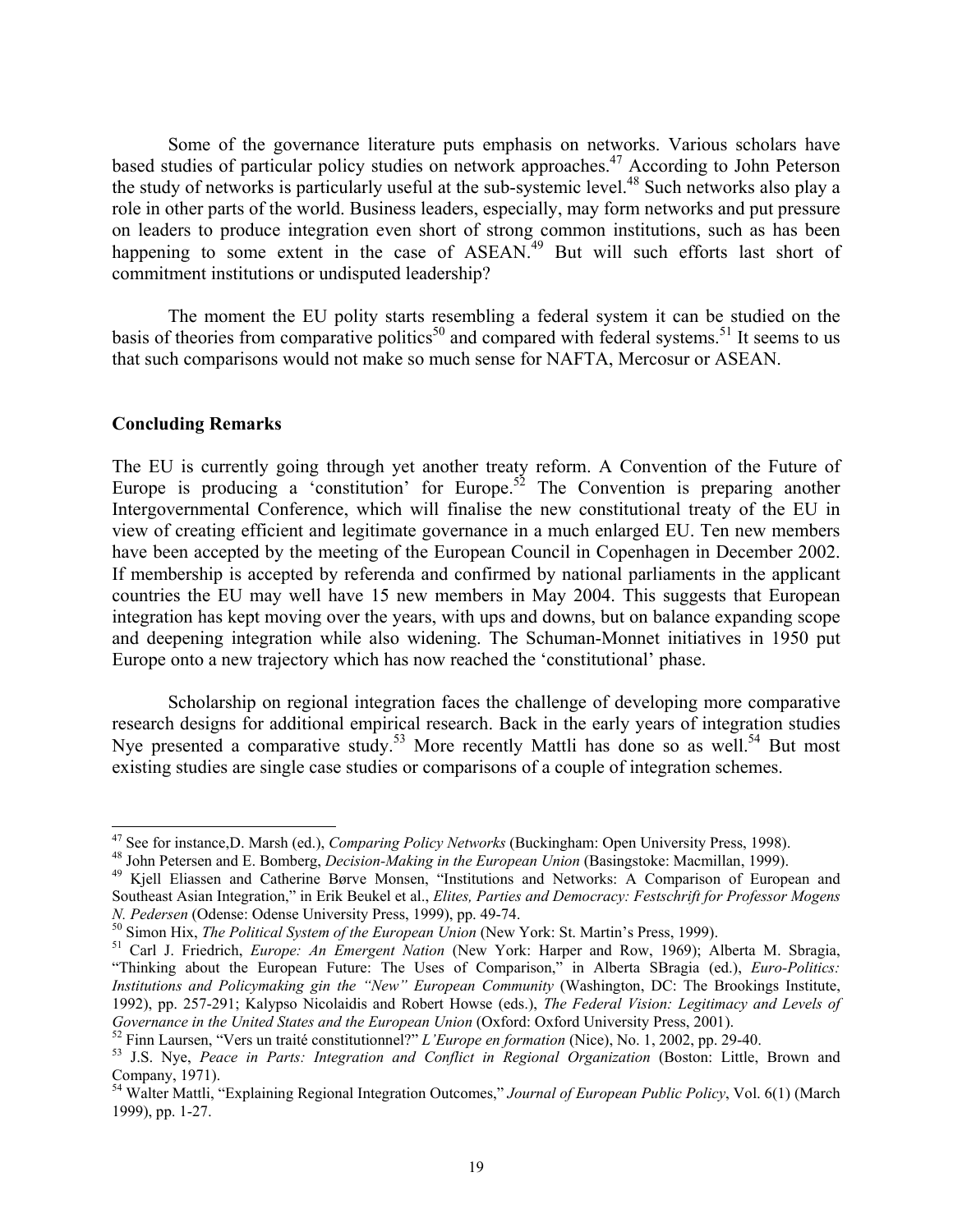Questions for further research include the role of interests and values, negotiations and institutions, and the impact of integration. More detailed comparative studies of the role of commitment institutions and leadership would especially be useful. Have second generation integration schemes turned out to be as resilient as predicted by some in the early 1990s? Or will they slip back as happened to many integration efforts in the 1970s? On this fundamental question the jury is still out.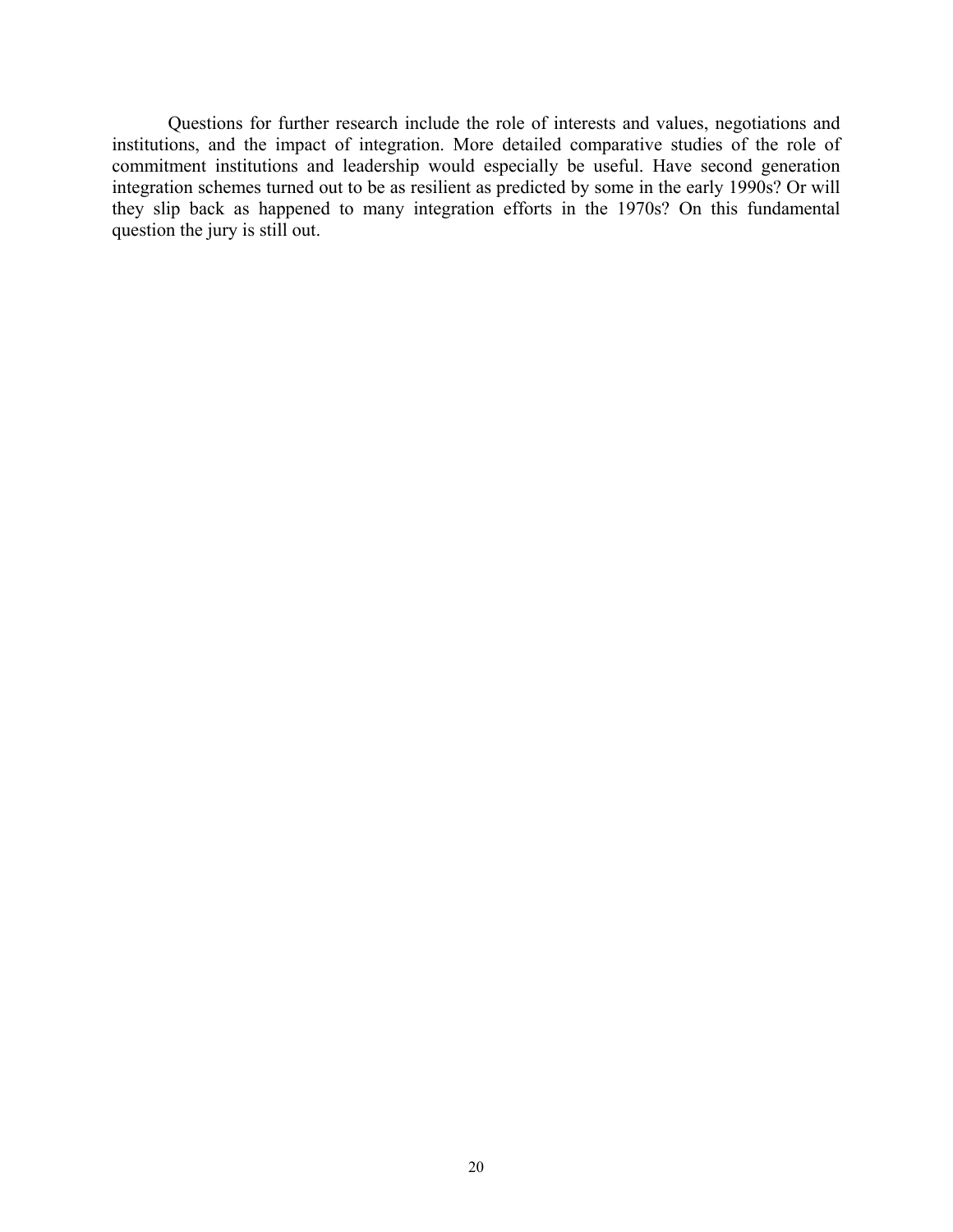#### **References**

Brams, Steven J. (1975), *Game Theory and Politics*. New York: The Free Press.

- Bulmer, Simon J. (1994). 'The Governance of the European Union: A New Institutionalist Approach.' *Journal of Public Policy* Vol. 13, No. 4, pp. 351-380.
- Conybeare, John A.C. (1987). *Trade Wars: The Theory and Practice of International Commercial Rivalry*. New York: Columbia University Press.
- Deutsch, Karl W. et al (eds.) (1957). *Political Community and the North Atlantic Area: International Organization in the Light of Historical Experience*. Princeton, NJ: Princeton University Press.
- Eliassen, Kjell A. and Catherine Børve Monsen (1999). "Institutions and Networks: A Comparison of European and Southeast Asian Integration." in Erik Beukel et al., *Elites, Parties and Democracy: Festschrift for Professor Mogens N. Pedersen.* Odense: Odense University Press, pp. 49-74.
- Feld, Werner J. and Boyd, Gavin (eds.) (1980). *Comparative Regional Systems: West and East Europe, North America, The Middle East, and Developing Countries*. New York: Pergamon Press.
- Friedrich, Carl J. (1969). *Europe: An Emergent Nation.* New York: Harper and Row.
- Gilpin, Robert (1987). *The Political Economy of International Relations*, Princeton: Princeton University Press.
- Grieco, Joseph M. (1988). "Anarchy and the Limits of Cooperation: A Realist Critique of the Newest Liberal Institutionalism." *International Organization* 42 (August), pp. 485-507.
- Grieco, Joseph M. (1990). *Cooperation among Nations: Europe, America, and Non-Tariff Barriers to Trade.* Ithaca and London: Cornell University Press.
- Haas, Ernst B. (1958). *The Uniting of Europe: Political, Social, and Economic Forces 1950-1957.* Stanford: Stanford University Press.
- Haas, Ernst B. (1961). "International Integration: The European and the Universal Process." *International Organization,* Vol. 15(4), pp. 366-392.
- Haas, Ernst B. (1967), 'The Uniting of Europe and the Uniting of Latin America,' *Journal of Common Market Studies,* Vol. 5, pp. 315-343.
- Haas, Ernst B. and Schmitter, Philippe C. (1964). "Economics and Differential Patterns of Political Integration: Projections about Unity in Latin America." *International Organization,* Vol. 18(4),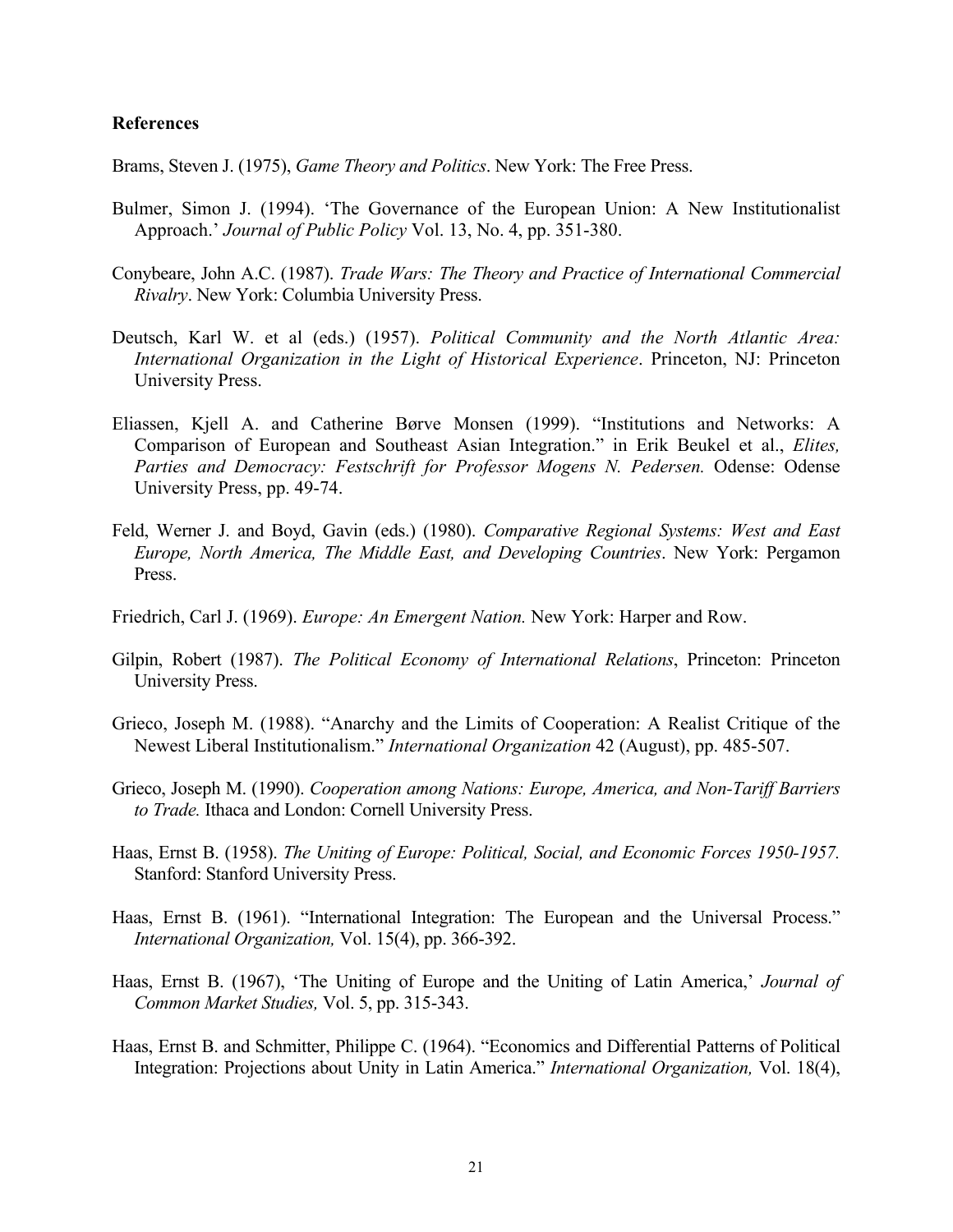Also in *International Political Communities. An Anthology.* New York: Anchor Books, 1966, pp. 259-299.

Hix, Simon (1999). *The Political System of the European Union*. New York: St. Martin's Press.

- Hoffmann, Stanley (1966). "Obstinate or Obsolete? The Fate of the Nation-State and the Case of Western Europe," *Daedalu*s, Vol. 95 (Summer), pp. 862-915.
- Jachtenfuchs, Markus (1995). "Theoretical Perspectives on European Governance," *European Law Journal*, Vol. 1, No. 2 (July), pp. 115-133.
- Jamar, Joseph (ed.) (1982). *Intégrations régionales entre pays en voie de développement,* Bruges: De Tempel, Tempelhof.
- Keohane, Robert O. (1989). *International Institutions and State Power: Essays in International Theory.* Boulder: Westview Press.
- Keohane, Robert O. (2001). "Governance in a Partially Globalized World." *American Political Science Review*, Vol. 95, No. 1 (March), pp. 1-13.
- Keohane, Robert O. and Hoffmann, Stanley (eds.) (1991). *The New European Community: Decisionmaking and Institutional Change*. Boulder: Westview Press.
- Keohane, Robert O. and Stanley Hoffmann (1991). "Institutional Change in Europe in the 1980s," in Robert O. Keohane and Stanley Hoffmann (eds.). *The New European Community: Decisionmaking and Institutional Change*. Boulder: Westview Press, pp. 1-39.
- Krasner, Stephen D. (1983). "Structural Causes and Regime Consequences: Regimes as Intervening Variables.' in Stephen Krasner (ed.). *International Regimes*. Ithaca: Cornell University Press, pp. 1-21.
- Krasner, Stephen D. (1991). "Global Communications and National Power: Life on the Pareto Frontier," *World Politics* 43 (April), pp. 336-366.
- Laursen, Finn (1990). "Explaining the EC's New Momentum." in Finn Laursen, (ed). *EFTA and the EC: Implications of 1992.* Maastricht: European Institute of Public Administration.
- Laursen, Finn (1991). "Comparative Regional Economic Integration: The European and other Processes." *International Review of Administrative Sciences*, Vol. 57, pp. 515-526.
- Laursen, Finn (1992). "Explaining the Intergovernmental Conference on Political Union." in Finn Laursen and Sophie Vanhoonacker (eds.). *The Intergovernmental Conference on Political Union*. Maastricht: European Institute of Public Administration, pp. 229-248.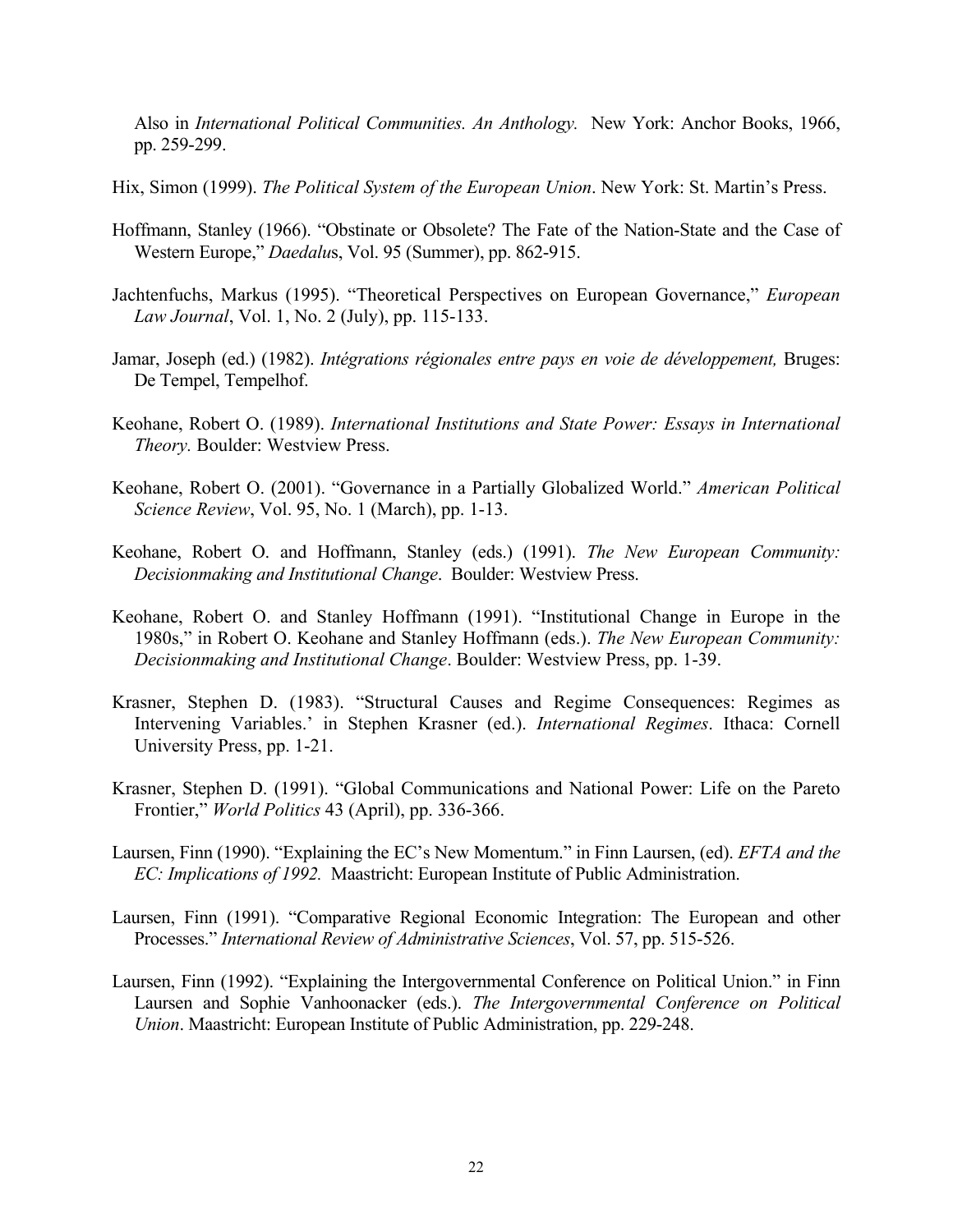- Laursen, Finn (1994). "The Not-So-Permissive Consensus: Thoughts on the Maastricht Treaty and the Future of European Integration," in Finn Laursen and Sophie Vanhoonacker (eds.). *The Ratification of the Maastricht Treaty,* Nijhoff, Dordrecht, pp. 295-317.
- Laursen, Finn (1995). "On Studying European Integration: Integration Theory and Political Economy." in Finn Laursen (ed.). *The Political Economy of European Integration*. The Hague: Kluwer, pp. 3-29.
- Laursen, Finn (1997). "European Integration and Trade Regimes: From the European Economic Area to the 'Europe' Agreements." in Madeleine O. Hosli and Arild Saether (eds). *Free Trade Agreements and Customs Unions*, Maastricht: European Institute of Public Administration, pp. 267-291.
- Laursen, Finn (2002a). "Explaining and Evaluating the Amsterdam Treaty: Some Concluding Remarks," in Finn Laursen (ed.). *The Amsterdam Treaty: National Preference Formation, Interstate Bargaining and Outcome*. Odense: Odense University Press, pp. 639-655.
- Laursen, Finn (2002b). 'Vers un traité constitutionnel?' *L'Europe en formation* (Nice), No. 1, pp. 29-40.
- Lindberg, Leon N. (1963). *The Political Dynamics of European Economic Integration.* Stanford: Stanford University Press.
- Lindberg, Leon N. and Stuart A. Scheingold (1970). *Europe's Would-Be Polity: Patterns of Change in the European Community*. New Jersey: Prentice-Hall.
- Little, Richard (1997). "International Regimes." in John Baylis and Steve Smith (eds). *The*  Globalization of World Politics: An Introduction to International Relations, Oxford: Oxford University Press, pp. 231-247.
- Louis, Jean-Victor (1990). *The Community Legal Order*. Luxembourg: Office for Official Publications of the European Communities.
- Marks, Gary, Lisbet Hooghe and Kermit Blank (1996). "European Integration from the 1980s: State-Centric v. Multi-Level Governance," *Journal of Common Market Studies*, Vol. 34, No. 3, pp. 341-378.
- Marsh, D. (ed.). (1998). *Comparing Policy Networks*. Buckingham: Open University Press.
- Mattli, Walter (1999a). *The Logic of Integration: Europe and Beyond*. Cambridge: Cambridge University Press.
- Mattli, Walter (1999b). "Explaining Regional Integration Outcomes." *Journal of European Public Policy*, Vol. 6(1) (March), pp. 1-27.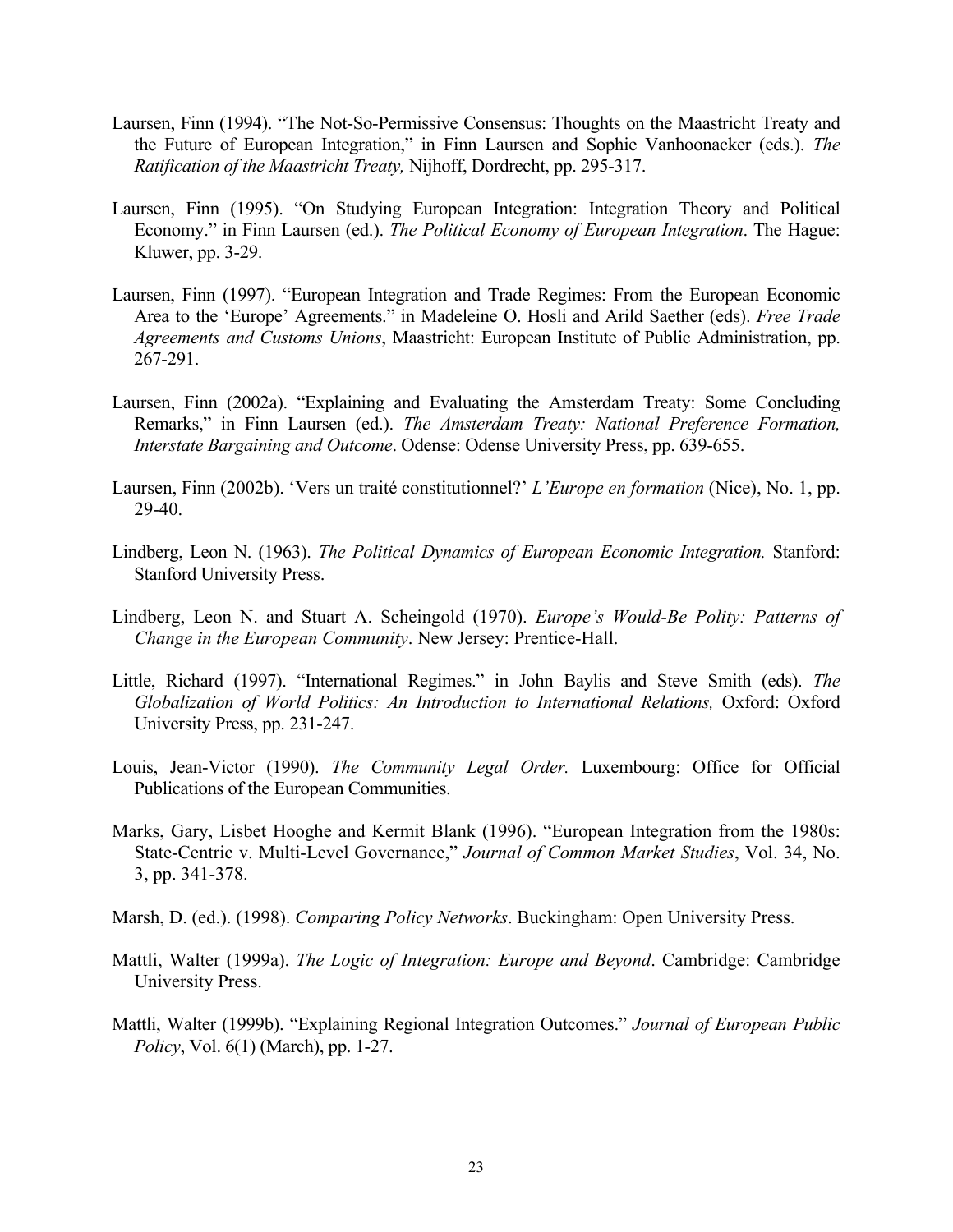- Molle, Willem (1994). *The Economics of European Integration: Theory, Practice, Policy.*  Second edition. Dartmouth: Aldershot.
- Monnet, Jean (1978). *Memoirs*. Garden City, NY: Doubleday & Company, Inc.
- Moravcsik, Andrew (1993). "Preferences and Power in the European Community: A Liberal Intergovernmental Approach," *Journal of Common Market Studies*, Vol. 31(4), pp. 473-523.
- Moravcsik, Andrew (1998). *The Choice for Europe: Social Purpose and State Power from Messina to Maastricht.* Ithaca, NY: Cornell University Press.
- Nicolaidis, Kalypso and Robert Howse (eds.) (2001). *The Federal Vision: Legitimacy and Levels of Governance in the United States and the European Union.* Oxford: Oxford University Press.
- Nye, J.S. (1971). *Peace in Parts: Integration and Conflict in Regional Organization.* Boston: Little, Brown and Company.
- Patijn, S. (1970). *Landmarks in European Unity*. Leyden: A. W. Sijthoff.
- Pelkmans, Jacques and Winters, Alan (1988). *Europe's Domestic Market*, London: Royal Institute of International Affairs.
- Pedersen, Thomas (1998). *Germany, France and the Integration of Europe: A Realist Interpretation*. London: Pinter.
- Petersen, John and E. Bomberg (1999). *Decision-Making in the European Union*. Basingstoke: Macmillan.
- Rosenau, James N. and Ernst-Otto Czempiel (eds.) (1992). *Governance without Government: Order and Change in World Politics*. Cambridge: Cambridge University Press.
- Sbragia, Alberta M. (1992). "Thinking about the European Future: The Uses of Comparison," in Alberta Sbragia (ed.). *Euro-Politics: Institutions and Policymaking in the 'New' European Community*. Washington, DC: The Brookings Institute, pp. 257-291.
- Scharpf, Fritz W. (1997). "Introduction: The Problem-Solving Capacity of Multi-level Governance." *Journal of European Public Policy* Vol. 4, No. 4 (December), pp. 520-538.
- Scharpf, Fritz W. (1999). *Governing in Europe: Effective and Democratic?* Oxford: Oxford University Press.
- Scharpf, Fritz (2002). 'La diversité légitime: Nouveau défi de l'integration européenne,' *Revue française de science politique*, Vol. 52(5-6) (October-December), pp. 609-639.